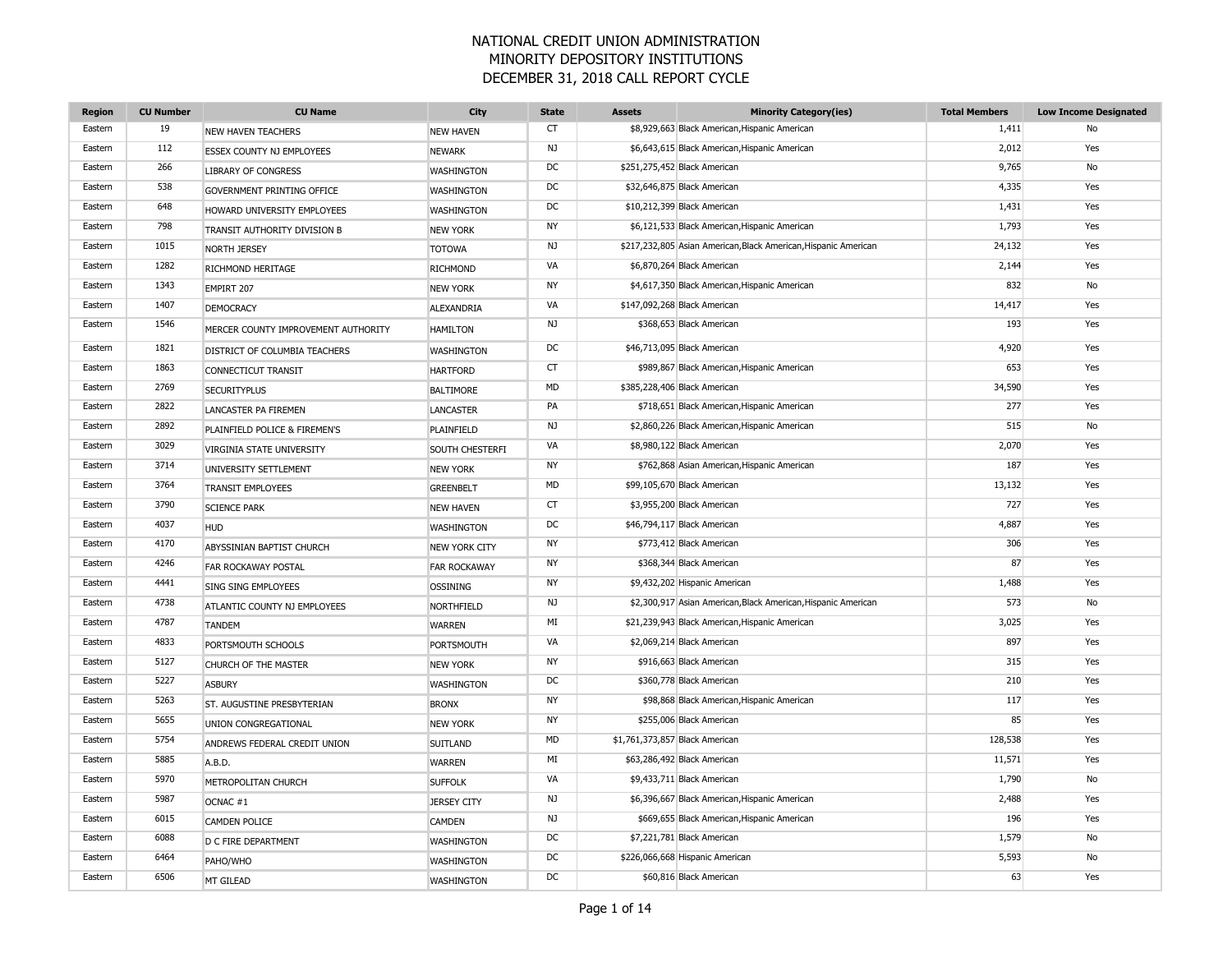| <b>Region</b> | <b>CU Number</b> | <b>CU Name</b>                     | City                 | <b>State</b> | <b>Assets</b> | <b>Minority Category(ies)</b>                                  | <b>Total Members</b> | <b>Low Income Designated</b> |
|---------------|------------------|------------------------------------|----------------------|--------------|---------------|----------------------------------------------------------------|----------------------|------------------------------|
| Eastern       | 6733             | <b>CENCAP</b>                      | <b>HARTFORD</b>      | CT           |               | \$47,835,249 Black American, Hispanic American                 | 10,118               | Yes                          |
| Eastern       | 7172             | ST. PHILIP'S CHURCH                | <b>NEW YORK</b>      | <b>NY</b>    |               | \$1,367,013 Black American                                     | 388                  | Yes                          |
| Eastern       | 7184             | <b>LIBERTY SAVINGS</b>             | <b>JERSEY CITY</b>   | NJ           |               | \$88,801,400 Asian American, Black American, Hispanic American | 21,769               | Yes                          |
| Eastern       | 7504             | CONCORD                            | <b>BROOKLYN</b>      | NY           |               | \$9,638,711 Black American                                     | 889                  | Yes                          |
| Eastern       | 7628             | SOUTHEAST MICHIGAN STATE EMPLOYEES | SOUTHFIELD           | MI           |               | \$35,883,973 Black American                                    | 4,048                | Yes                          |
| Eastern       | 8950             | ALL SOULS                          | <b>NEW YORK</b>      | <b>NY</b>    |               | \$160,772 Black American                                       | 151                  | Yes                          |
| Eastern       | 9189             | <b>TOLEDO METRO</b>                | <b>TOLEDO</b>        | OH           |               | \$47,520,036 Black American                                    | 6,501                | Yes                          |
| Eastern       | 9384             | WASHINGTON TYPOGRAPHIC             | <b>WASHINGTON</b>    | <b>DC</b>    |               | \$1,892,723 Black American                                     | 305                  | No                           |
| Eastern       | 9603             | WOR CO                             | POCOMOKE CITY        | MD           |               | \$2,232,941 Black American                                     | 738                  | No                           |
| Eastern       | 9613             | <b>SARGENT</b>                     | <b>WASHINGTON</b>    | DC           |               | \$287,535 Black American                                       | 400                  | Yes                          |
| Eastern       | 9723             | N.J.T. EMPLOYEES                   | WALDWICK             | NJ           |               | \$15,946,673 Black American, Hispanic American                 | 1,205                | No                           |
| Eastern       | 10636            | BRUNSWICK COUNTY TEACHERS          | <b>LAWRENCEVILLE</b> | VA           |               | \$546,135 Black American                                       | 389                  | Yes                          |
| Eastern       | 10803            | ISRAEL MEMORIAL A M E              | <b>NEWARK</b>        | NJ           |               | \$383,410 Black American                                       | 178                  | No                           |
| Eastern       | 10845            | FAITH TABERNACLE BAPTIST           | <b>STAMFORD</b>      | <b>CT</b>    |               | \$164,152 Black American                                       | 195                  | Yes                          |
| Eastern       | 11380            | <b>FIDELIS</b>                     | <b>NEW YORK</b>      | NY           |               | \$339,666 Black American                                       | 282                  | Yes                          |
| Eastern       | 11783            | S I PHILADELPHIA                   | PHILADELPHIA         | PA           |               | \$223,899 Black American                                       | 136                  | Yes                          |
| Eastern       | 11986            | HIGH STREET BAPTIST CHURCH         | <b>ROANOKE</b>       | VA           |               | \$2,061,734 Black American                                     | 300                  | Yes                          |
| Eastern       | 12227            | PASSAIC POLICE                     | <b>PASSAIC</b>       | NJ           |               | \$7,324,681 Hispanic American                                  | 620                  | Yes                          |
| Eastern       | 14176            | IDB-IIC                            | WASHINGTON           | <b>DC</b>    |               | \$564,476,080 Hispanic American                                | 11,455               | No                           |
| Eastern       | 14469            | <b>MAHONING VALLEY</b>             | YOUNGSTOWN           | OH           |               | \$890,740 Black American                                       | 445                  | Yes                          |
| Eastern       | 15067            | TRANSFIGURATION PARISH             | <b>BROOKLYN</b>      | <b>NY</b>    |               | \$10,464,750 Hispanic American                                 | 2,279                | Yes                          |
| Eastern       | 15080            | ROCKLAND EMPLOYEES                 | <b>SPRING VALLEY</b> | <b>NY</b>    |               | \$37,294,192 Black American, Hispanic American                 | 7,089                | Yes                          |
| Eastern       | 15129            | EPIPHANY                           | <b>BROOKLYN</b>      | NY           |               | \$140,584 Hispanic American                                    | 63                   | Yes                          |
| Eastern       | 15139            | <b>BERGEN DIVISION</b>             | <b>TOMS RIVER</b>    | NJ           |               | \$11,083,597 Black American, Hispanic American                 | 1,504                | No                           |
| Eastern       | 15154            | <b>SALEM BAPTIST</b>               | <b>JERSEY CITY</b>   | NJ           |               | \$141,895 Black American                                       | 87                   | Yes                          |
| Eastern       | 15174            | <b>LEE</b>                         | <b>WASHINGTON</b>    | DC           |               | \$9,008,131 Asian American                                     | 437                  | No                           |
| Eastern       | 15513            | FORT DIX                           | JOINT BASE MDL       | NJ.          |               | \$7,893,538 Black American                                     | 1,193                | No                           |
| Eastern       | 16383            | <b>NEW ENGLAND LEE</b>             | <b>BOSTON</b>        | МA           |               | \$3,178,087 Asian American                                     | 282                  | No                           |
| Eastern       | 16411            | DC                                 | <b>WASHINGTON</b>    | DC           |               | \$62,824,888 Black American, Hispanic American                 | 11,409               | Yes                          |
| Eastern       | 16525            | MOUNT CARMEL BAPTIST               | PHILADELPHIA         | PA           |               | \$832,660 Black American                                       | 281                  | Yes                          |
| Eastern       | 16728            | PINN MEMORIAL                      | PHILADELPHIA         | PA           |               | \$262,296 Black American                                       | 181                  | Yes                          |
| Eastern       | 16790            | UNION BAPTIST GREENBURGH           | <b>WHITE PLAINS</b>  | NY           |               | \$302,015 Black American                                       | 263                  | Yes                          |
| Eastern       | 17269            | HOLY TRINITY BAPTIST               | PHILADELPHIA         | PA           |               | \$20,430 Black American                                        | 99                   | Yes                          |
| Eastern       | 17358            | <b>GOOD COUNSEL</b>                | <b>BROOKLYN</b>      | <b>NY</b>    |               | \$418,343 Black American, Hispanic American                    | 289                  | Yes                          |
| Eastern       | 17555            | <b>STEEL VALLEY</b>                | <b>CLEVELAND</b>     | OH           |               | \$24,051,588 Black American, Hispanic American                 | 4,640                | Yes                          |
| Eastern       | 17874            | <b>ST. GABRIELS</b>                | <b>WASHINGTON</b>    | DC           |               | \$501,176 Black American                                       | 131                  | No                           |
| Eastern       | 17885            | <b>TRANSIT WORKERS</b>             | PHILADELPHIA         | PA           |               | \$19,836,484 Black American, Hispanic American                 | 5,423                | Yes                          |
| Eastern       | 18271            | PRINCE GEORGE'S COMMUNITY          | <b>BOWIE</b>         | <b>MD</b>    |               | \$174,523,371 Black American, Hispanic American                | 16,158               | Yes                          |
| Eastern       | 18528            | SAINT JOHN A M E                   | <b>NIAGARA FALLS</b> | <b>NY</b>    |               | \$194,926 Black American, Hispanic American                    | 195                  | Yes                          |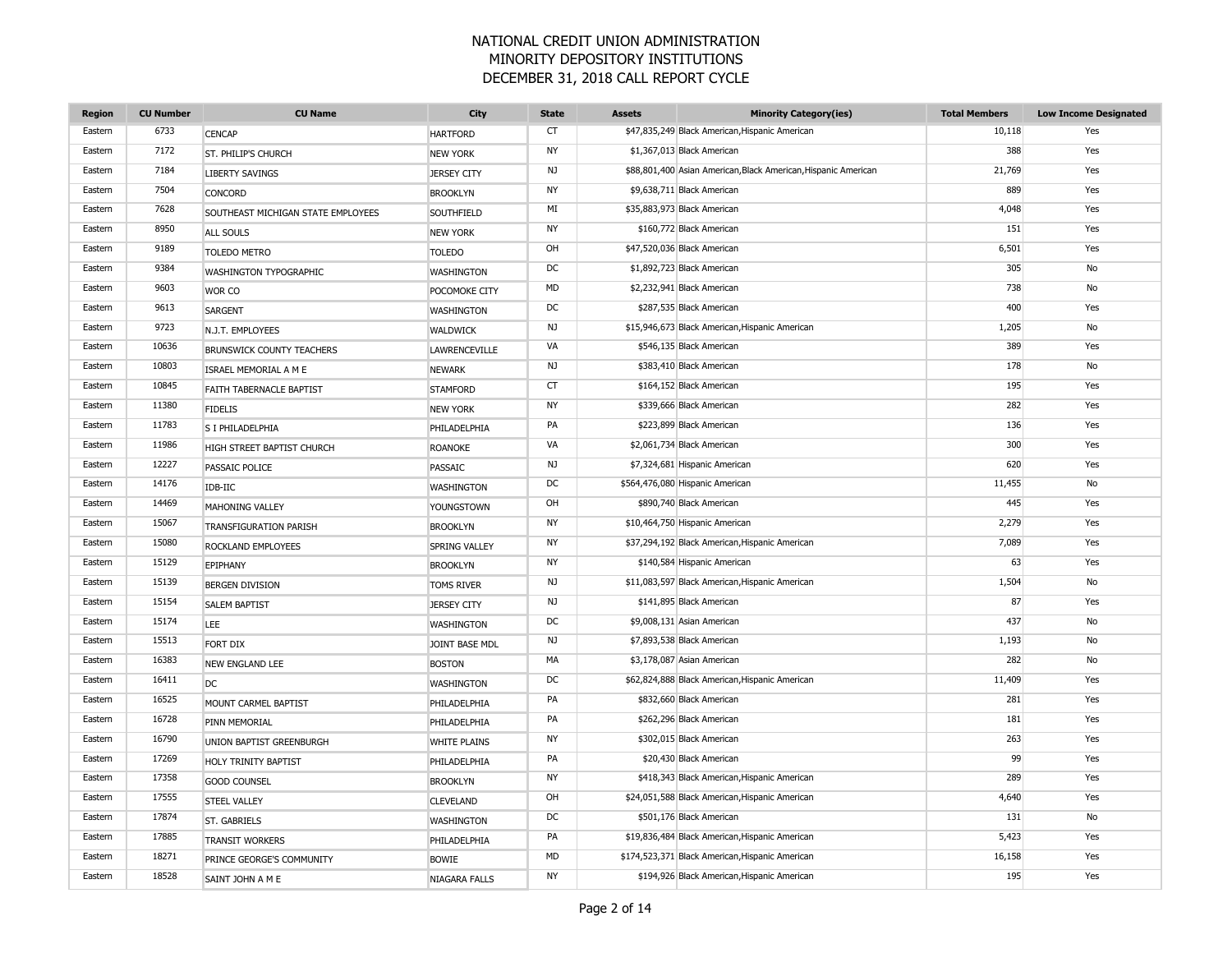| <b>Region</b> | <b>CU Number</b> | <b>CU Name</b>                      | City                 | <b>State</b> | <b>Assets</b> | <b>Minority Category(ies)</b>                                                       | <b>Total Members</b> | <b>Low Income Designated</b> |
|---------------|------------------|-------------------------------------|----------------------|--------------|---------------|-------------------------------------------------------------------------------------|----------------------|------------------------------|
| Eastern       | 18562            | MT ZION WOODLAWN                    | <b>CINCINNATI</b>    | OH           |               | \$107,237 Black American                                                            | 207                  | Yes                          |
| Eastern       | 18858            | <b>SPC BROOKLYN</b>                 | <b>BROOKLYN</b>      | <b>NY</b>    |               | \$382,703 Black American                                                            | 300                  | Yes                          |
| Eastern       | 19046            | ST. PAULS                           | PHILADELPHIA         | PA           |               | \$119,766 Black American                                                            | 149                  | Yes                          |
| Eastern       | 19416            | <b>GLAMORGAN EMPLOYEES</b>          | <b>LYNCHBURG</b>     | VA           |               | \$1,372,273 Black American                                                          | 320                  | No                           |
| Eastern       | 19775            | <b>GREATER CENTENNIAL</b>           | <b>MOUNT VERNON</b>  | <b>NY</b>    |               | \$223,061 Black American, Hispanic American                                         | 145                  | Yes                          |
| Eastern       | 19867            | <b>URW COMMUNITY</b>                | <b>DANVILLE</b>      | VA           |               | \$188,317,301 Asian American, Black American, Hispanic American, Native<br>Americar | 28,057               | Yes                          |
| Eastern       | 20038            | THE MOUNT LEBANON                   | <b>BALTIMORE</b>     | <b>MD</b>    |               | \$484,176 Black American                                                            | 332                  | Yes                          |
| Eastern       | 20060            | N.U.L.                              | <b>NEW YORK</b>      | <b>NY</b>    |               | \$234,628 Black American                                                            | 98                   | Yes                          |
| Eastern       | 20354            | HILL DISTRICT                       | PITTSBURGH           | PA           |               | \$5,502,891 Black American                                                          | 3,236                | Yes                          |
| Eastern       | 20419            | <b>BYKOTA</b>                       | <b>BROOKLYN</b>      | <b>NY</b>    |               | \$2,015,838 Black American                                                          | 993                  | Yes                          |
| Eastern       | 20773            | <b>LOCAL 1233</b>                   | <b>NEWARK</b>        | NJ           |               | \$10,004,226 Black American                                                         | 744                  | Yes                          |
| Eastern       | 20839            | MORNING STAR BAPTIST                | <b>CLAIRTON</b>      | PA           |               | \$426,374 Black American                                                            | 327                  | Yes                          |
| Eastern       | 20885            | MEDISYS EMPLOYEES                   | <b>JAMAICA</b>       | <b>NY</b>    |               | \$28,182,615 Asian American, Black American, Hispanic American                      | 3,824                | Yes                          |
| Eastern       | 21355            | ST. JOHN UNITED                     | <b>BUFFALO</b>       | <b>NY</b>    |               | \$1,025,017 Black American                                                          | 1,158                | Yes                          |
| Eastern       | 21367            | <b>PLANTERS</b>                     | <b>SUFFOLK</b>       | VA           |               | \$3,597,468 Black American                                                          | 1,010                | Yes                          |
| Eastern       | 21440            | MESSIAH BAPTIST CHURCH              | <b>EAST ORANGE</b>   | NJ           |               | \$224,154 Black American                                                            | 171                  | Yes                          |
| Eastern       | 21614            | FIRST BAPTIST CHURCH (STRATFORD)    | <b>STRATFORD</b>     | <b>CT</b>    |               | \$241,469 Black American                                                            | 266                  | Yes                          |
| Eastern       | 21831            | <b>TRANSIT</b>                      | <b>VALLEY STREAM</b> | <b>NY</b>    |               | \$14,407,216 Asian American, Black American, Hispanic American                      | 4,190                | Yes                          |
| Eastern       | 22007            | <b>WAYLAND TEMPLE BAPTIST</b>       | PHILADELPHIA         | PA           |               | \$215,439 Black American                                                            | 162                  | Yes                          |
| Eastern       | 22049            | PORT OF HAMPTON ROADS ILA           | <b>NORFOLK</b>       | VA           |               | \$6,403,446 Black American                                                          | 1,554                | Yes                          |
| Eastern       | 22151            | CLEVELAND CHURCH OF CHRIST          | <b>CLEVELAND</b>     | OH           |               | \$260,304 Black American                                                            | 495                  | Yes                          |
| Eastern       | 22226            | FIRST BAPTIST CHURCH                | <b>EAST ELMHURST</b> | NY           |               | \$327,759 Black American                                                            | 169                  | Yes                          |
| Eastern       | 22323            | JOHN WESLEY AME ZION CHURCH         | <b>WASHINGTON</b>    | DC           |               | \$55,558 Black American                                                             | 135                  | No                           |
| Eastern       | 22344            | <b>EMPIRE FINANCIAL</b>             | <b>JACKSON</b>       | NJ           |               | \$534,341 Black American, Hispanic American                                         | 258                  | Yes                          |
| Eastern       | 22449            | NESTLE (FREEHOLD) EMPLOYEES         | <b>FREEHOLD</b>      | NJ           |               | \$2,519,024 Asian American, Black American, Hispanic American, Native<br>American   | 257                  | No                           |
| Eastern       | 22652            | <b>CAPITAL AREA TAIWANESE</b>       | <b>BOYDS</b>         | <b>MD</b>    |               | \$12,844,894 Asian American                                                         | 510                  | No                           |
| Eastern       | 22686            | <b>NAPFE</b>                        | WASHINGTON           | DC           |               | \$3,020,542 Black American                                                          | 530                  | No                           |
| Eastern       | 22700            | KOREAN CATHOLIC                     | <b>OLNEY</b>         | <b>MD</b>    |               | \$1,926,485 Asian American                                                          | 361                  | No                           |
| Eastern       | 23037            | <b>WHITE ROCK</b>                   | PHILADELPHIA         | PA           |               | \$949,028 Black American                                                            | 139                  | No                           |
| Eastern       | 23177            | SOUTHERN BAPTIST CHURCH OF NEW YORK | <b>NEW YORK</b>      | NY           |               | \$174,592 Black American                                                            | 105                  | Yes                          |
| Eastern       | 23317            | LAST                                | LONG ISLAND CIT      | NY           |               | \$77,522 Asian American, Black American, Hispanic American                          | 436                  | Yes                          |
| Eastern       | 23411            | <b>CONNECTICUT</b>                  | <b>NORTH HAVEN</b>   | <b>CT</b>    |               | \$7,754,140 Black American, Hispanic American                                       | 1,616                | Yes                          |
| Eastern       | 23503            | KOREAN AMERICAN CATHOLICS           | <b>FLUSHING</b>      | <b>NY</b>    |               | \$25,436,770 Asian American                                                         | 1,857                | Yes                          |
| Eastern       | 23556            | PAPER CONVERTERS LOCAL 286/1034     | PHILADELPHIA         | PA           |               | \$1,487,553 Asian American, Black American, Hispanic American                       | 2,296                | Yes                          |
| Eastern       | 23615            | HEARD A.M.E.                        | <b>ROSELLE</b>       | NJ           |               | \$201,981 Black American                                                            | 223                  | Yes                          |
| Eastern       | 23658            | PAUL QUINN                          | <b>JAMAICA</b>       | <b>NY</b>    |               | \$347,090 Black American                                                            | 162                  | Yes                          |
| Eastern       | 23678            | GOYA FOODS EMPLOYEES                | <b>JERSEY CITY</b>   | NJ           |               | \$11,985,084 Hispanic American                                                      | 789                  | No                           |
| Eastern       | 23760            | HALIFAX COUNTY COMMUNITY            | SOUTH BOSTON         | VA           |               | \$5,847,759 Black American                                                          | 4,631                | Yes                          |
| Eastern       | 23888            | <b>BEREA</b>                        | <b>BROOKLYN</b>      | <b>NY</b>    |               | \$109,891 Black American                                                            | 192                  | Yes                          |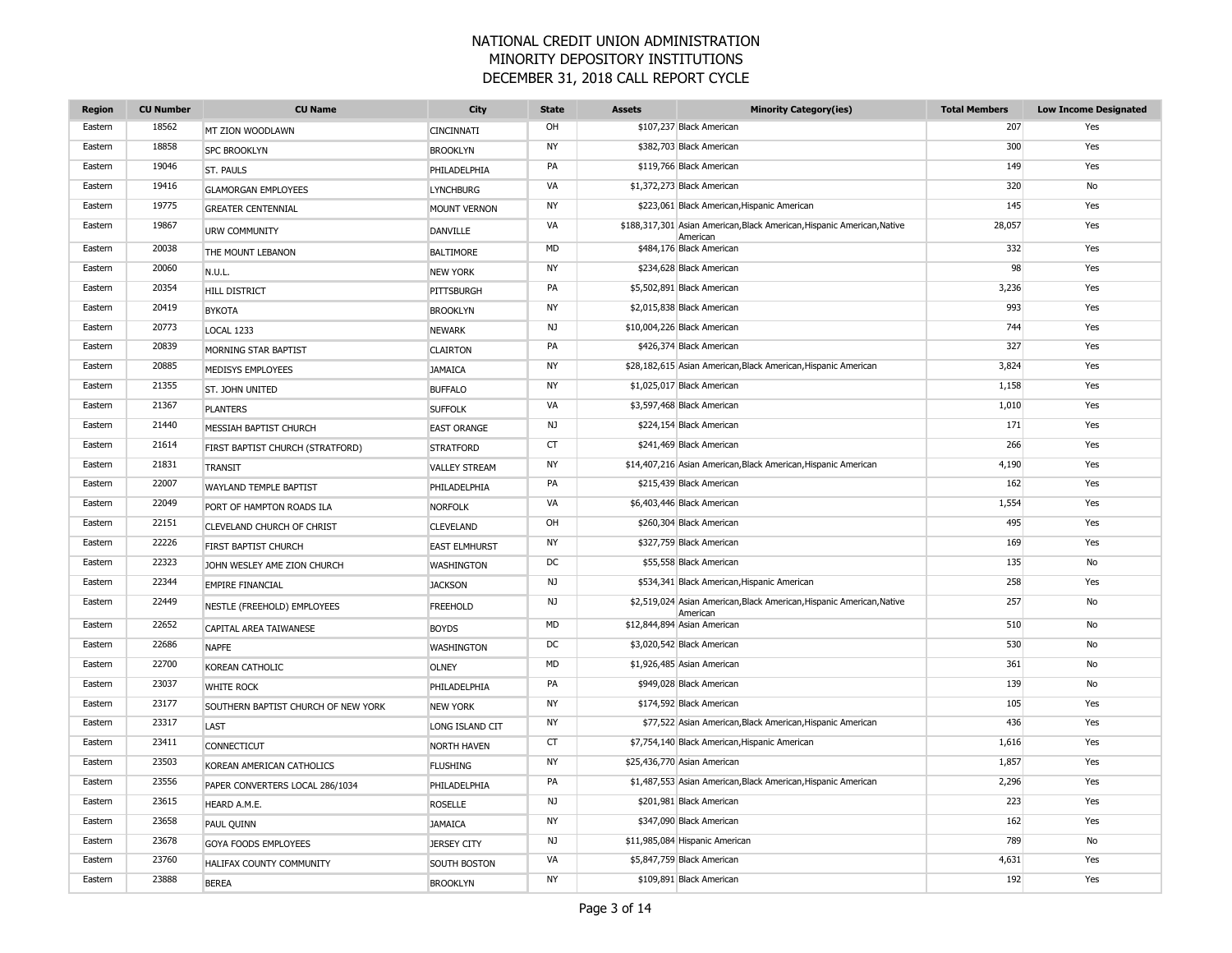| <b>Region</b> | <b>CU Number</b> | <b>CU Name</b>                      | City                 | <b>State</b> | <b>Assets</b>                  | <b>Minority Category(ies)</b>                                  | <b>Total Members</b> | <b>Low Income Designated</b> |
|---------------|------------------|-------------------------------------|----------------------|--------------|--------------------------------|----------------------------------------------------------------|----------------------|------------------------------|
| Eastern       | 23896            | <b>EAST END BAPTIST TABERNACLE</b>  | <b>BRIDGEPORT</b>    | CT           |                                | \$120,657 Black American                                       | 371                  | Yes                          |
| Eastern       | 23958            | <b>NEW YORK UNIVERSITY</b>          | <b>NEW YORK</b>      | <b>NY</b>    |                                | \$24,082,171 Black American, Hispanic American                 | 5,312                | Yes                          |
| Eastern       | 24016            | BETHANY BAPTIST CHRISTIAN           | <b>CHESTER</b>       | PA           |                                | \$54,128 Black American                                        | 80                   | Yes                          |
| Eastern       | 24030            | NEW RISING STAR                     | <b>DETROIT</b>       | MI           |                                | \$105,917 Black American                                       | 182                  | Yes                          |
| Eastern       | 24043            | MESSIAH BAPTIST-JUBILEE             | <b>BROCKTON</b>      | MA           |                                | \$882,048 Black American                                       | 401                  | Yes                          |
| Eastern       | 24073            | PARAMOUNT BAPTIST CHURCH            | <b>WASHINGTON</b>    | DC           |                                | \$138,004 Black American                                       | 461                  | No                           |
| Eastern       | 24104            | <b>TROUVAILLE</b>                   | PHILADELPHIA         | PA           |                                | \$2,142,354 Black American, Hispanic American                  | 1,309                | Yes                          |
| Eastern       | 24115            | ST. ANDREW KIM                      | <b>MAPLEWOOD</b>     | NJ           |                                | \$1,311,069 Asian American                                     | 400                  | No                           |
| Eastern       | 24167            | <b>NEW COMMUNITY</b>                | <b>NEWARK</b>        | NJ           |                                | \$3,290,095 Black American, Hispanic American                  | 3,567                | Yes                          |
| Eastern       | 24219            | MT. AIRY BAPTIST CHURCH             | WASHINGTON           | <b>DC</b>    |                                | \$1,154,848 Black American                                     | 379                  | Yes                          |
| Eastern       | 24232            | LOWER EAST SIDE PEOPLE'S            | <b>NEW YORK</b>      | <b>NY</b>    |                                | \$55,340,807 Black American, Hispanic American                 | 8,036                | Yes                          |
| Eastern       | 24246            | MT. JEZREEL                         | <b>SILVER SPRING</b> | <b>MD</b>    |                                | \$259,211 Black American                                       | 451                  | Yes                          |
| Eastern       | 24262            | PHI BETA SIGMA                      | WASHINGTON           | DC           |                                | \$533,484 Black American, Native American                      | 678                  | Yes                          |
| Eastern       | 24266            | M.A.B.C.                            | PHILADELPHIA         | PA           |                                | \$140,325 Black American                                       | 190                  | Yes                          |
| Eastern       | 24535            | FIRST BAPTIST CHURCH OF VIENNA (VA) | <b>VIENNA</b>        | VA           |                                | \$1,288,758 Black American                                     | 373                  | No                           |
| Eastern       | 24578            | <b>TOLEDO URBAN</b>                 | <b>TOLEDO</b>        | OH           |                                | \$6,752,058 Black American                                     | 3,889                | Yes                          |
| Eastern       | 24598            | <b>VARICK MEMORIAL</b>              | <b>UNIONDALE</b>     | NY           |                                | \$208,935 Black American                                       | 176                  | Yes                          |
| Eastern       | 24616            | <b>TBC</b>                          | <b>RICHMOND</b>      | VA           |                                | \$159,455 Black American                                       | 128                  | Yes                          |
| Eastern       | 24640            | MOUNT PLEASANT BAPTIST CHURCH       | ALEXANDRIA           | VA           |                                | \$205,017 Black American                                       | 126                  | Yes                          |
| Eastern       | 24642            | <b>BROOKLYN COOPERATIVE</b>         | <b>BROOKLYN</b>      | NY           |                                | \$25,007,042 Asian American, Black American, Hispanic American | 7,009                | Yes                          |
| Eastern       | 24657            | NONE SUFFER LACK                    | <b>SUITLAND</b>      | MD           |                                | \$20,957,925 Black American                                    | 2,835                | Yes                          |
| Eastern       | 24670            | 1199 SEIU                           | <b>NEW YORK</b>      | NY           |                                | \$70,511,999 Asian American, Black American, Hispanic American | 20,393               | Yes                          |
| Eastern       | 24784            | <b>NEW COVENANT DOMINION</b>        | <b>BRONX</b>         | NY           |                                | \$1,141,544 Black American, Hispanic American                  | 381                  | Yes                          |
| Eastern       | 24790            | <b>BEULAH</b>                       | <b>BROOKLYN</b>      | <b>NY</b>    |                                | \$177,626 Black American                                       | 131                  | Yes                          |
| Eastern       | 24823            | <b>URBAN UPBOUND</b>                | LONG ISLAND CIT      | NY           |                                | \$1,072,582 Black American                                     | 1,194                | Yes                          |
| Eastern       | 24845            | STEPPING STONES COMMUNITY           | WILMINGTON           | DE           |                                | \$1,720,743 Black American                                     | 414                  | Yes                          |
| Eastern       | 24853            | <b>NEW LIFE</b>                     | PHILADELPHIA         | PA           |                                | \$455,690 Black American                                       | 602                  | Yes                          |
| Eastern       | 24863            | SENECA NATION OF INDIANS            | <b>IRVING</b>        | <b>NY</b>    |                                | \$3,248,234 Native American                                    | 1,776                | Yes                          |
| Eastern       | 60111            | CADMUS CREDIT UNION INCORPORATED    | <b>RICHMOND</b>      | VA           |                                | \$1,916,913 Black American                                     | 471                  | No                           |
| Eastern       | 62167            | I.M. DETROIT DISTRICT               | <b>DETROIT</b>       | MI           |                                | \$1,376,702 Black American                                     | 405                  | <b>No</b>                    |
| Eastern       | 62177            | BETHEL BAPTIST CHURCH EAST          | <b>DETROIT</b>       | MI           |                                | \$732,909 Black American                                       | 200                  | Yes                          |
| Eastern       | 62324            | GREATER NEW MT. MORIAH BAPTIST CHRH | <b>DETROIT</b>       | MI           |                                | \$327,694 Black American                                       | 195                  | No                           |
| Eastern       | 62796            | NEWARK BOARD OF EDUCATION EMPLOYEES | <b>NEWARK</b>        | NJ           |                                | \$25,508,397 Asian American, Black American                    | 3,799                | No                           |
| Eastern       | 62855            | DIVISION 819 TRANSIT EMPLOYEES      | <b>IRVINGTON</b>     | NJ           |                                | \$16,596,663 Black American                                    | 1,761                | No                           |
| Eastern       | 63906            | EMPIRE BR 36 NATL ASSOC OF LE CARR  | <b>NEW YORK</b>      | NY           |                                | \$5,058,761 Asian American, Black American, Hispanic American  | 1,429                | No                           |
| Eastern       | 63918            | YONKERS POSTAL EMPLOYEES            | <b>YONKERS</b>       | <b>NY</b>    |                                | \$7,217,381 Black American, Hispanic American                  | 566                  | No                           |
| Eastern       | 66159            | NEWARK POST OFFICE EMPLOYEES        | <b>NEWARK</b>        | NJ           |                                | \$3,129,341 Black American                                     | 1,234                | No                           |
| Eastern       | 66787            | MUNICIPAL EMPL.CREDIT UNION OF BALT | <b>BALTIMORE</b>     | MD           | \$1,180,671,010 Black American |                                                                | 109,028              | Yes                          |
| Eastern       | 66860            | <b>GREATER CLEVELAND COMMUNITY</b>  | <b>CLEVELAND</b>     | OH           |                                | \$7,082,959 Black American                                     | 2,482                | Yes                          |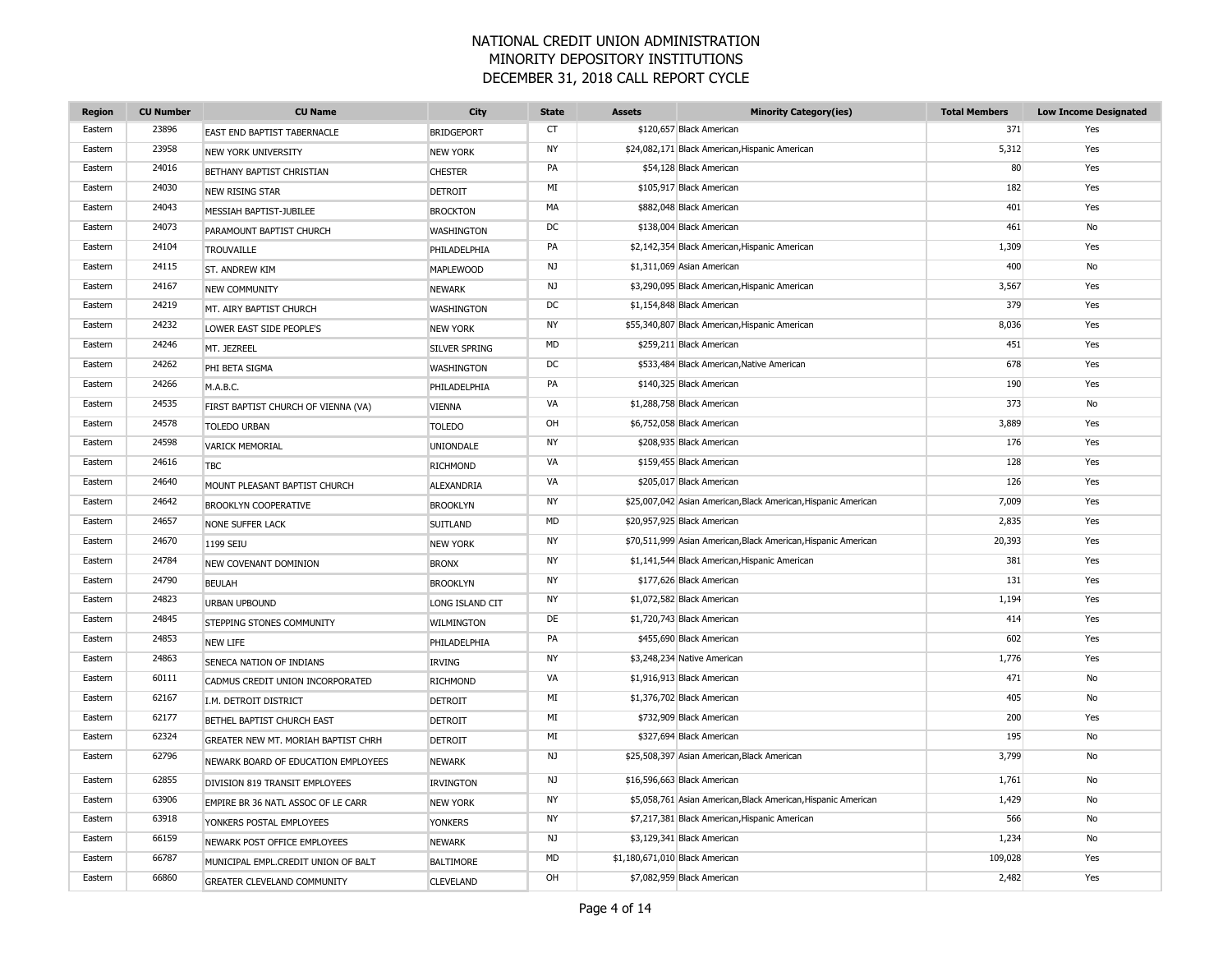| <b>Region</b> | <b>CU Number</b> | <b>CU Name</b>                           | <b>City</b>           | <b>State</b> | <b>Assets</b>   | <b>Minority Category(ies)</b>                                                       | <b>Total Members</b> | <b>Low Income Designated</b> |
|---------------|------------------|------------------------------------------|-----------------------|--------------|-----------------|-------------------------------------------------------------------------------------|----------------------|------------------------------|
| Eastern       | 66896            | PETERSBURG FED REF CREDIT UNION INC      | <b>HOPEWELL</b>       | VA           |                 | \$3,753,219 Black American                                                          | 742                  | No                           |
| Eastern       | 66929            | CREDIT UNION OF RICHMOND INCORPORAT      | <b>RICHMOND</b>       | VA           |                 | \$71,026,780 Black American                                                         | 6,907                | No                           |
| Eastern       | 68112            | W. VIRGINIA STATE CONVENTION             | <b>HILLTOP</b>        | <b>WV</b>    |                 | \$355,987 Black American                                                            | 178                  | Yes                          |
| Eastern       | 68603            | NUEVA ESPERANZA COMMUNITY                | <b>TOLEDO</b>         | OH           |                 | \$1,876,256 Hispanic American, Native American                                      | 753                  | Yes                          |
|               |                  | Total No. Of CUs for EASTERN REGION: 160 |                       |              | \$6,479,835,880 |                                                                                     | 649,657              |                              |
| Southern      | 169              | GARY FIREFIGHTERS ASSOCIATION            | <b>GARY</b>           | IN           |                 | \$2,082,585 Black American                                                          | 363                  | Yes                          |
| Southern      | 187              | FLORIDA A & M UNIVERSITY                 | <b>TALLAHASSEE</b>    | FL.          |                 | \$19,347,615 Black American                                                         | 3,426                | Yes                          |
| Southern      | 850              | VALLEY                                   | <b>BROWNSVILLE</b>    | <b>TX</b>    |                 | \$75,057,678 Hispanic American                                                      | 9,940                | No                           |
| Southern      | 856              | <b>MOUNTAIN STAR</b>                     | <b>EL PASO</b>        | TX           |                 | \$30,307,704 Hispanic American                                                      | 4,753                | Yes                          |
| Southern      | 926              | <b>RIVER CITY</b>                        | <b>SAN ANTONIO</b>    | TX           |                 | \$108,632,748 Hispanic American                                                     | 11,568               | Yes                          |
| Southern      | 1068             | COMPASS FINANCIAL                        | <b>HIALEAH</b>        | FL           |                 | \$21,273,704 Black American, Hispanic American                                      | 2,579                | Yes                          |
| Southern      | 1397             | <b>EDISTO</b>                            | ORANGEBURG            | SC           |                 | \$24,179,319 Asian American, Hispanic American, Native American                     | 3,813                | Yes                          |
| Southern      | 1409             | EL PASO AREA TEACHERS                    | <b>EL PASO</b>        | TX           |                 | \$653,032,190 Asian American, Black American, Hispanic American                     | 59,556               | Yes                          |
| Southern      | 1792             | <b>EVOLVE</b>                            | <b>EL PASO</b>        | TX           |                 | \$307,842,249 Hispanic American                                                     | 21,707               | Yes                          |
| Southern      | 1879             | <b>TEXAS COMMUNITY</b>                   | <b>KINGSVILLE</b>     | TX           |                 | \$17,302,102 Hispanic American                                                      | 2,228                | Yes                          |
| Southern      | 2056             | SEWERAGE & WATER BOARD EMPLOYEES         | <b>NEW ORLEANS</b>    | LA           |                 | \$6,701,535 Black American, Native American                                         | 1,769                | Yes                          |
| Southern      | 2068             | SOUTHERN TEACHERS & PARENTS              | <b>BATON ROUGE</b>    | LA           |                 | \$29,726,574 Black American                                                         | 4,599                | Yes                          |
| Southern      | 2077             | <b>PRAIRIE VIEW</b>                      | <b>PRAIRIE VIEW</b>   | TX           |                 | \$4,331,074 Black American                                                          | 706                  | Yes                          |
| Southern      | 2131             | PRIMEWAY                                 | <b>HOUSTON</b>        | TX           |                 | \$496,859,131 Asian American, Black American, Hispanic American, Native<br>American | 47,397               | Yes                          |
| Southern      | 2711             | <b>PROFINANCE</b>                        | MERRILLVILLE          | IN           |                 | \$15,074,034 Black American                                                         | 1,744                | Yes                          |
| Southern      | 2791             | <b>TUSKEGEE</b>                          | <b>TUSKEGEE</b>       | AL           |                 | \$8,266,080 Asian American, Black American, Hispanic American, Native<br>American   | 2,531                | Yes                          |
| Southern      | 3064             | <b>SELECT</b>                            | <b>SAN ANTONIO</b>    | <b>TX</b>    |                 | \$43,370,682 Black American, Hispanic American                                      | 5,930                | Yes                          |
| Southern      | 3251             | GARY POLICE DEPARTMENT EMPLOYEES         | GARY                  | IN           |                 | \$1,674,009 Black American                                                          | 213                  | No                           |
| Southern      | 4015             | <b>GENERATIONS COMMUNITY</b>             | SAN ANTONIO           | TX           |                 | \$505,697,383 Black American, Hispanic American                                     | 50,320               | Yes                          |
| Southern      | 4060             | <b>GULF COAST</b>                        | <b>CORPUS CHRISTI</b> | TX           |                 | \$206,519,408 Hispanic American                                                     | 12,299               | Yes                          |
| Southern      | 4148             | HIGHWAY DISTRICT 21                      | <b>MCALLEN</b>        | TX           |                 | \$40,903,403 Hispanic American                                                      | 3,582                | Yes                          |
| Southern      | 4416             | <b>IBERIA PARISH</b>                     | <b>NEW IBERIA</b>     | LA           |                 | \$315,560 Black American                                                            | 269                  | Yes                          |
| Southern      | 5450             | <b>HOMEPORT</b>                          | <b>CORPUS CHRISTI</b> | TX           |                 | \$13,883,672 Hispanic American                                                      | 2,434                | Yes                          |
| Southern      | 5497             | <b>TEXAS</b>                             | <b>DALLAS</b>         | TX           |                 | \$57,455,517 Black American                                                         | 7,312                | Yes                          |
| Southern      | 5547             | <b>SECURITY FIRST</b>                    | <b>MCALLEN</b>        | TX           |                 | \$338,528,811 Hispanic American                                                     | 42,400               | Yes                          |
| Southern      | 5555             | WACONIZED                                | <b>WACO</b>           | TX           |                 | \$4,264,889 Black American                                                          | 552                  | Yes                          |
| Southern      | 5839             | SOUTHEAST LOUISIANA VETERANS HEALTH      | <b>NEW ORLEANS</b>    | LA           |                 | \$1,732,586 Black American                                                          | 929                  | Yes                          |
| Southern      | 5930             | <b>HEALTHPLUS</b>                        | <b>JACKSON</b>        | MS           |                 | \$5,762,493 Black American                                                          | 2,569                | Yes                          |
| Southern      | 5935             | <b>COWBOY COUNTRY</b>                    | PREMONT               | TX           |                 | \$16,326,373 Hispanic American                                                      | 2,249                | Yes                          |
| Southern      | 6178             | $A+$                                     | <b>AUSTIN</b>         | TX           |                 | \$1,545,655,627 Asian American, Black American, Hispanic American                   | 153,960              | Yes                          |
| Southern      | 6204             | <b>RIVER BEND</b>                        | SOUTH BEND            | IN           |                 | \$5,402,791 Black American, Hispanic American                                       | 863                  | Yes                          |
| Southern      | 6311             | <b>TVH</b>                               | <b>TUSKEGEE</b>       | AL           |                 | \$4,654,405 Black American                                                          | 686                  | Yes                          |
| Southern      | 6582             | SAVASTATE TEACHERS                       | SAVANNAH              | GA           |                 | \$2,969,137 Black American                                                          | 769                  | Yes                          |
| Southern      | 6667             | <b>TSU</b>                               | <b>NASHVILLE</b>      | <b>TN</b>    |                 | \$1,487,306 Black American                                                          | 492                  | Yes                          |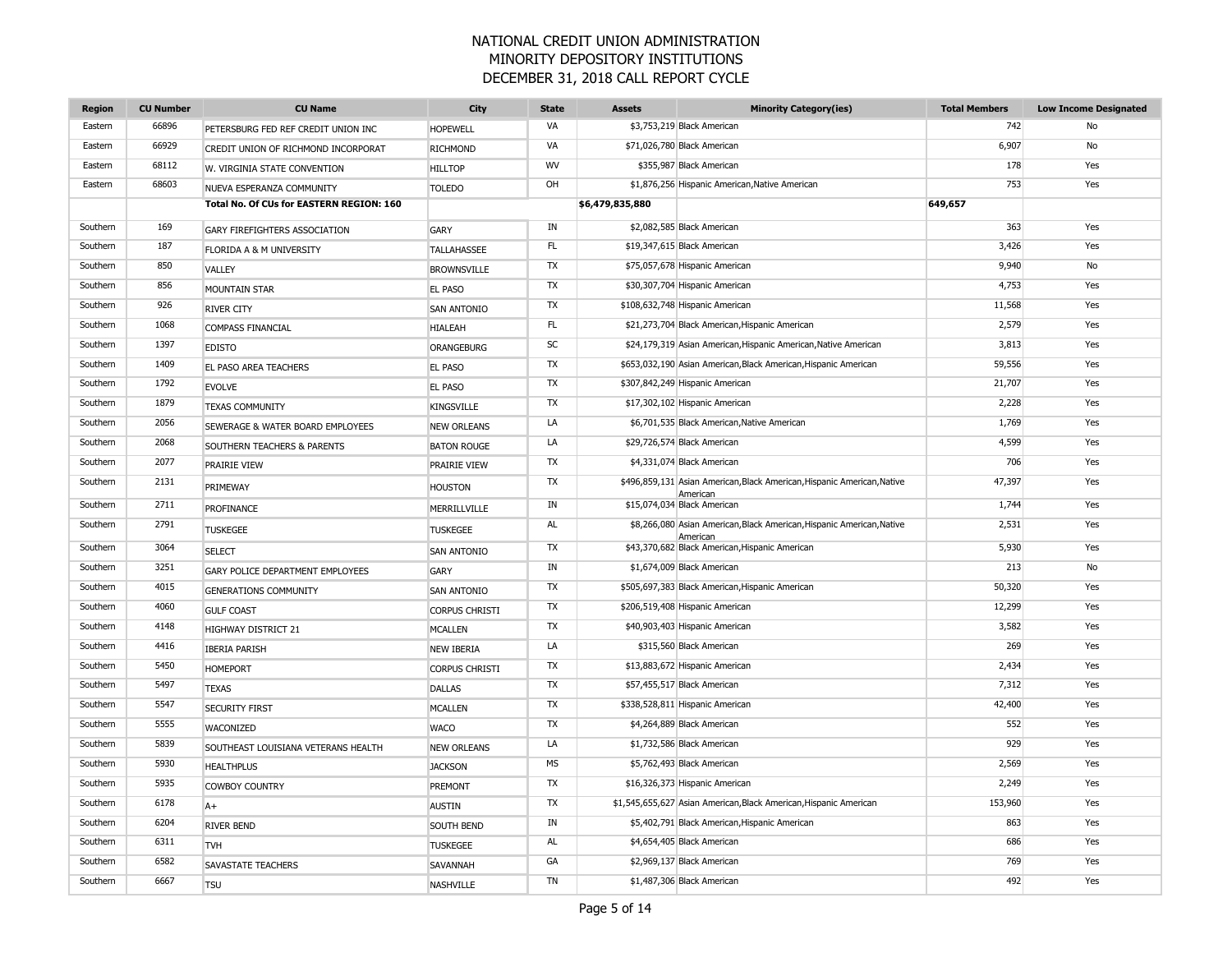| <b>Region</b> | <b>CU Number</b> | <b>CU Name</b>                    | City                 | <b>State</b> | <b>Assets</b> | <b>Minority Category(ies)</b>                                                       | <b>Total Members</b> | <b>Low Income Designated</b> |
|---------------|------------------|-----------------------------------|----------------------|--------------|---------------|-------------------------------------------------------------------------------------|----------------------|------------------------------|
| Southern      | 6918             | <b>VAPR</b>                       | <b>SAN JUAN</b>      | PR           |               | \$214,100,873 Hispanic American                                                     | 20,588               | Yes                          |
| Southern      | 7023             | PORT ARTHUR COMMUNITY             | <b>PORT ARTHUR</b>   | TX           |               | \$20,026,008 Asian American, Black American, Hispanic American                      | 2,496                | Yes                          |
| Southern      | 7024             | SOUTH TEXAS REGIONAL              | <b>LAREDO</b>        | <b>TX</b>    |               | \$6,483,448 Hispanic American                                                       | 1,330                | Yes                          |
| Southern      | 7092             | <b>GALVESTON SCHOOL EMPLOYEES</b> | <b>GALVESTON</b>     | <b>TX</b>    |               | \$3,235,863 Black American, Hispanic American                                       | 1,185                | Yes                          |
| Southern      | 7253             | <b>EAST BATON ROUGE TEACHERS</b>  | <b>BATON ROUGE</b>   | LA           |               | \$3,867,069 Black American                                                          | 2,014                | Yes                          |
| Southern      | 7301             | <b>UNION</b>                      | FARMERVILLE          | LA           |               | \$783,654 Black American                                                            | 646                  | Yes                          |
| Southern      | 7345             | CARIBE                            | <b>SAN JUAN</b>      | PR           |               | \$395,266,065 Hispanic American                                                     | 37,699               | Yes                          |
| Southern      | 7347             | BORINQUEN COMMUNITY               | <b>AGUADILLA</b>     | PR           |               | \$15,992,109 Hispanic American                                                      | 1,949                | Yes                          |
| Southern      | 7684             | <b>JPFCE</b>                      | <b>JACKSON</b>       | <b>MS</b>    |               | \$1,251,070 Black American                                                          | 193                  | Yes                          |
| Southern      | 7700             | ARKANSAS AM & N COLLEGE           | PINE BLUFF           | AR           |               | \$2,225,252 Black American                                                          | 1,044                | Yes                          |
| Southern      | 7970             | ST. THOMAS                        | CHARLOTTE AMALI      | VI           |               | \$65,084,762 Black American                                                         | 7,359                | Yes                          |
| Southern      | 7989             | CHRISTIANSTED                     | CHRISTIANSTED        | VI           |               | \$24,071,359 Black American                                                         | 3,112                | Yes                          |
| Southern      | 8052             | MISSISSIPPI DHS                   | <b>JACKSON</b>       | <b>MS</b>    |               | \$8,067,980 Black American                                                          | 2,193                | Yes                          |
| Southern      | 8069             | <b>FREDERIKSTED</b>               | <b>FREDERIKSTED</b>  | VI           |               | \$17,138,553 Asian American, Hispanic American                                      | 3,006                | Yes                          |
| Southern      | 8237             | SOUTH TEXAS                       | <b>MCALLEN</b>       | TX           |               | \$43,475,612 Hispanic American                                                      | 6,885                | Yes                          |
| Southern      | 8413             | PORT ARTHUR TEACHERS              | PORT ARTHUR          | TX           |               | \$34,939,465 Black American                                                         | 3,623                | Yes                          |
| Southern      | 8433             | <b>MERIDIAN MUTUAL</b>            | MERIDIAN             | MS           |               | \$38,370,098 Black American                                                         | 6,626                | Yes                          |
| Southern      | 8445             | <b>JACKSON AREA</b>               | <b>JACKSON</b>       | MS           |               | \$72,984,017 Black American                                                         | 11,784               | Yes                          |
| Southern      | 9527             | <b>F A B CHURCH</b>               | SAVANNAH             | GA           |               | \$289,062 Black American                                                            | 280                  | Yes                          |
| Southern      | 9554             | <b>COUNCILL</b>                   | <b>NORMAL</b>        | AL           |               | \$2,884,085 Black American                                                          | 574                  | Yes                          |
| Southern      | 9567             | <b>COMMFIRST</b>                  | <b>JACKSON</b>       | MS           |               | \$11,288,569 Black American                                                         | 2,427                | Yes                          |
| Southern      | 9843             | <b>FRIONA TEXAS</b>               | <b>FRIONA</b>        | TX           |               | \$12,659,047 Hispanic American                                                      | 1,821                | Yes                          |
| Southern      | 9974             | SHELBY/BOLIVAR COUNTY             | <b>BOYLE</b>         | MS           |               | \$2,314,569 Black American                                                          | 1,852                | Yes                          |
| Southern      | 10174            | <b>FIRSTLIGHT</b>                 | <b>EL PASO</b>       | TX           |               | \$1,093,085,746 Asian American, Hispanic American                                   | 109,886              | Yes                          |
| Southern      | 10283            | THE FOCUS                         | OKLAHOMA CITY        | OK           |               | \$113,049,647 Asian American, Black American, Hispanic American, Native<br>Americar | 11,207               | Yes                          |
| Southern      | 10776            | <b>TEACHERS ALLIANCE</b>          | <b>LONGVIEW</b>      | TX           |               | \$1,042,891 Black American                                                          | 596                  | Yes                          |
| Southern      | 10843            | ALL SAINTS CATHOLIC               | FORT WORTH           | TX           |               | \$570,583 Hispanic American                                                         | 141                  | Yes                          |
| Southern      | 10875            | <b>CHARLESTON COUNTY TEACHERS</b> | <b>CHARLESTON</b>    | SC           |               | \$1,528,978 Black American                                                          | 845                  | Yes                          |
| Southern      | 10994            | <b>NAFT</b>                       | PHARR                | <b>TX</b>    |               | \$84,699,306 Hispanic American                                                      | 11,324               | Yes                          |
| Southern      | 11011            | <b>LAREDO</b>                     | <b>LAREDO</b>        | TX           |               | \$124,914,613 Hispanic American                                                     | 19,747               | Yes                          |
| Southern      | 11422            | PROGRESSIVE                       | MOBILE               | AL           |               | \$5,883,509 Black American                                                          | 655                  | Yes                          |
| Southern      | 11477            | UNIVERSAL COOP                    | RIO GRANDE           | PR           |               | \$25,801,210 Hispanic American                                                      | 3,943                | Yes                          |
| Southern      | 11658            | AVENUE BAPTIST BROTHERHOOD        | <b>SHREVEPORT</b>    | LA           |               | \$548,525 Black American                                                            | 156                  | Yes                          |
| Southern      | 11782            | <b>BAYOU COMMUNITY</b>            | <b>SAINT GABRIEL</b> | LA           |               | \$12,906,502 Black American                                                         | 1,287                | Yes                          |
| Southern      | 11927            | <b>COASTAL COMMUNITY</b>          | <b>GALVESTON</b>     | <b>TX</b>    |               | \$72,057,359 Black American, Hispanic American                                      | 10,562               | Yes                          |
| Southern      | 11928            | <b>WEBSTER UNITED</b>             | MINDEN               | LA           |               | \$4,037,798 Black American                                                          | 1,299                | Yes                          |
| Southern      | 12225            | <b>RAPIDES</b>                    | ALEXANDRIA           | LA           |               | \$6,075,469 Black American                                                          | 1,021                | Yes                          |
| Southern      | 12356            | <b>IBERVILLE</b>                  | PLAQUEMINE           | LA           |               | \$5,702,945 Black American                                                          | 3,618                | Yes                          |
| Southern      | 12472            | LAREDO FIRE DEPARTMENT            | <b>LAREDO</b>        | <b>TX</b>    |               | \$12,368,846 Hispanic American                                                      | 1,556                | Yes                          |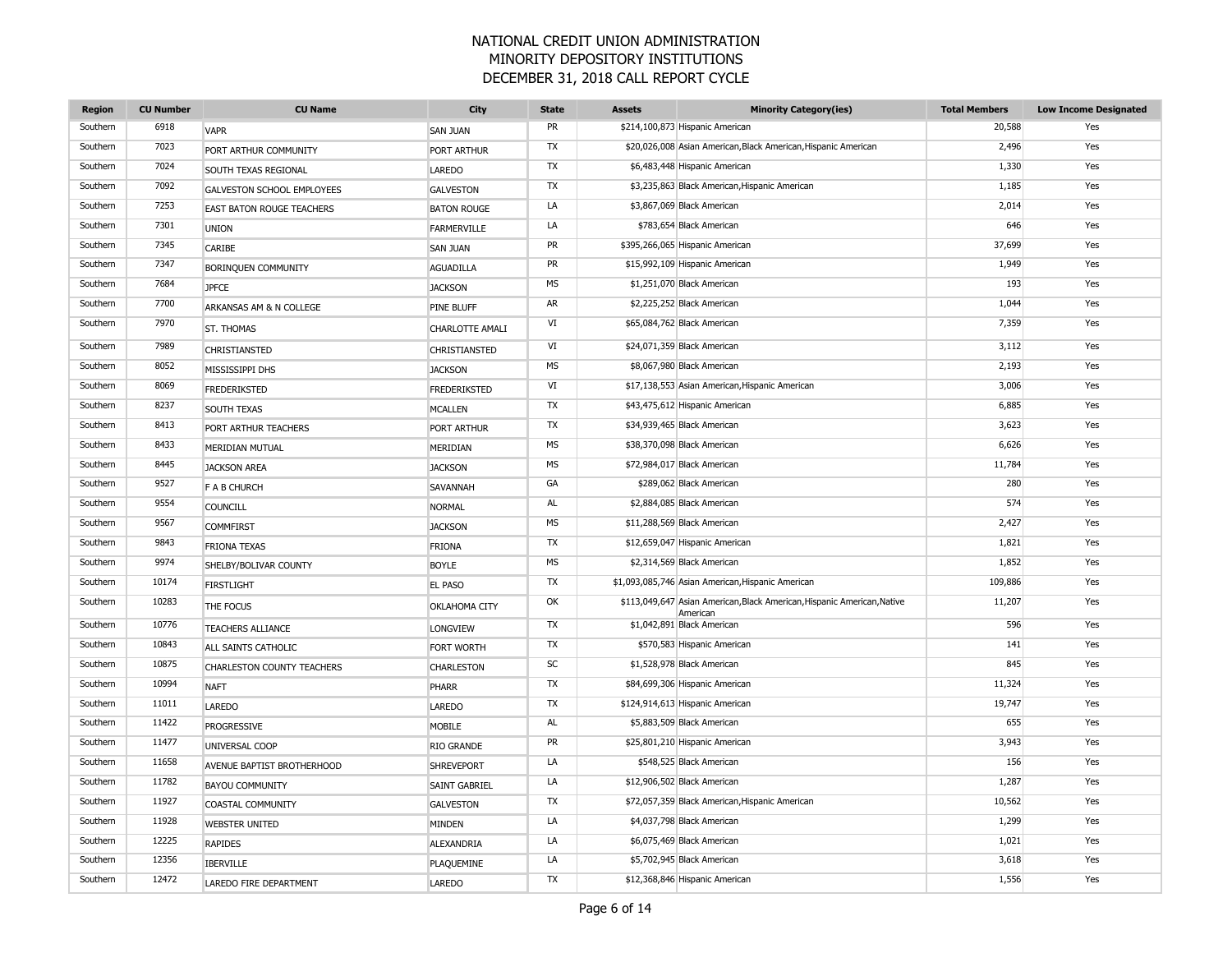| <b>Region</b> | <b>CU Number</b> | <b>CU Name</b>                     | City                   | <b>State</b> | <b>Assets</b> | <b>Minority Category(ies)</b>                  | <b>Total Members</b> | <b>Low Income Designated</b> |
|---------------|------------------|------------------------------------|------------------------|--------------|---------------|------------------------------------------------|----------------------|------------------------------|
| Southern      | 12735            | WBRT                               | <b>PORT ALLEN</b>      | LA           |               | \$2,259,142 Black American                     | 1,041                | Yes                          |
| Southern      | 12748            | <b>XAVIER UNIVERSITY</b>           | <b>NEW ORLEANS</b>     | LA           |               | \$1,690,792 Black American                     | 366                  | Yes                          |
| Southern      | 12771            | PUERTO RICO EMPLOYEE GROUPS        | <b>SAN JUAN</b>        | PR           |               | \$2,678,806 Hispanic American                  | 1,035                | Yes                          |
| Southern      | 12837            | MARVEL CITY                        | <b>BESSEMER</b>        | AL           |               | \$7,438,476 Black American                     | 1,033                | Yes                          |
| Southern      | 12859            | FAITH COOPERATIVE                  | <b>DALLAS</b>          | TX           |               | \$1,371,620 Black American                     | 963                  | Yes                          |
| Southern      | 13018            | <b>CLARKE COMMUNITY</b>            | <b>GROVE HILL</b>      | AL           |               | \$2,683,113 Black American                     | 695                  | Yes                          |
| Southern      | 13248            | SHPE                               | <b>GREENSBURG</b>      | LA           |               | \$2,957,042 Black American                     | 1,234                | Yes                          |
| Southern      | 13472            | <b>BERKELEY COMMUNITY</b>          | MONCKS CORNER          | SC           |               | \$12,112,718 Black American                    | 2,374                | Yes                          |
| Southern      | 13785            | <b>GLAMOUR COMMUNITY</b>           | QUEBRADILLAS           | PR           |               | \$3,363,055 Hispanic American                  | 1,134                | Yes                          |
| Southern      | 13852            | PHENIX PRIDE                       | PHENIX CITY            | AL           |               | \$9,724,062 Black American                     | 1,866                | Yes                          |
| Southern      | 13931            | THIRD COAST                        | <b>CORPUS CHRISTI</b>  | TX           |               | \$13,182,263 Hispanic American                 | 2,036                | No                           |
| Southern      | 13939            | PUERTO RICO                        | <b>CAPARRA</b>         | PR           |               | \$146,549,968 Hispanic American                | 22,615               | Yes                          |
| Southern      | 14103            | <b>TABERNACLE</b>                  | <b>AUGUSTA</b>         | GA           |               | \$214,585 Black American                       | 176                  | Yes                          |
| Southern      | 14166            | COCHRAN COUNTY SCHOOLS             | <b>MORTON</b>          | TX           |               | \$5,963,665 Black American, Hispanic American  | 802                  | Yes                          |
| Southern      | 14193            | FORREST COUNTY TEACHERS            | <b>HATTIESBURG</b>     | <b>MS</b>    |               | \$249,150 Black American                       | 281                  | Yes                          |
| Southern      | 14391            | BAPTIST HEALTH SOUTH FLORIDA       | MIAMI                  | FL           |               | \$63,934,051 Black American, Hispanic American | 11,415               | Yes                          |
| Southern      | 14537            | JAMES WARD, JR.                    | <b>JENNINGS</b>        | LA           |               | \$1,880,115 Black American                     | 458                  | Yes                          |
| Southern      | 14610            | MORNING STAR                       | <b>TULSA</b>           | OK           |               | \$572,083 Black American                       | 417                  | Yes                          |
| Southern      | 14734            | LA JOYA AREA                       | LA JOYA                | TX           |               | \$48,342,608 Hispanic American                 | 16,031               | Yes                          |
| Southern      | 15089            | <b>STSP</b>                        | <b>LACOMBE</b>         | LA           |               | \$728,493 Black American                       | 344                  | Yes                          |
| Southern      | 15117            | KINGSVILLE AREA EDUCATORS          | <b>KINGSVILLE</b>      | TX           |               | \$16,864,912 Hispanic American                 | 2,025                | Yes                          |
| Southern      | 15433            | MEMPHIS MUNICIPAL EMPLOYEES        | <b>MEMPHIS</b>         | <b>TN</b>    |               | \$13,773,873 Black American                    | 2,763                | Yes                          |
| Southern      | 15563            | <b>BAYCEL</b>                      | <b>BAY CITY</b>        | <b>TX</b>    |               | \$60,496,429 Hispanic American                 | 4,620                | Yes                          |
| Southern      | 15588            | G G W                              | <b>NEW ORLEANS</b>     | LA           |               | \$753,934 Black American                       | 197                  | Yes                          |
| Southern      | 15589            | <b>CADDO PARISH TEACHERS</b>       | <b>SHREVEPORT</b>      | LA           |               | \$11,996,918 Black American                    | 3,332                | Yes                          |
| Southern      | 15757            | MT ZION INDIANAPOLIS               | INDIANAPOLIS           | IN           |               | \$654,779 Black American, Hispanic American    | 350                  | Yes                          |
| Southern      | 15817            | PILGRIM CUCC                       | <b>HOUSTON</b>         | TX           |               | \$941,099 Black American                       | 264                  | Yes                          |
| Southern      | 15938            | SIXTH AVENUE BAPTIST               | <b>BIRMINGHAM</b>      | <b>AL</b>    |               | \$4,301,610 Black American                     | 897                  | Yes                          |
| Southern      | 15973            | <b>EXPRESS-NEWS</b>                | <b>SAN ANTONIO</b>     | TX           |               | \$7,795,452 Hispanic American                  | 987                  | Yes                          |
| Southern      | 16126            | <b>GARY MUNICIPAL EMPLOYEES</b>    | <b>GARY</b>            | IN           |               | \$484,310 Black American                       | 157                  | Yes                          |
| Southern      | 16256            | WASHINGTON EDUCATIONAL ASSOC       | <b>FRANKLINTON</b>     | LA           |               | \$919,934 Black American                       | 391                  | Yes                          |
| Southern      | 16271            | <b>BAKER HUGHES</b>                | <b>HOUSTON</b>         | TX           |               | \$15,185,232 Black American, Hispanic American | 2,170                | No                           |
| Southern      | 16590            | <b>TWIN STATES</b>                 | <b>COLUMBUS</b>        | <b>MS</b>    |               | \$8,161,425 Black American                     | 1,762                | Yes                          |
| Southern      | 16813            | <b>CAPROCK</b>                     | <b>LAMESA</b>          | TX           |               | \$30,080,022 Hispanic American                 | 3,504                | Yes                          |
| Southern      | 16834            | TOWN OF PALM BEACH                 | <b>WEST PALM BEACH</b> | FL.          |               | \$2,596,542 Black American                     | 377                  | Yes                          |
| Southern      | 16858            | <b>NEW PILGRIM</b>                 | <b>BIRMINGHAM</b>      | <b>AL</b>    |               | \$1,456,130 Black American                     | 492                  | Yes                          |
| Southern      | 17067            | OUR MOTHER OF MERCY PARISH HOUSTON | <b>HOUSTON</b>         | TX           |               | \$3,226,925 Black American                     | 684                  | Yes                          |
| Southern      | 17105            | PEAR ORCHARD                       | <b>BEAUMONT</b>        | TX           |               | \$956,299 Black American                       | 337                  | Yes                          |
| Southern      | 17311            | <b>DEMOPOLIS</b>                   | <b>DEMOPOLIS</b>       | AL           |               | \$622,253 Black American                       | 676                  | Yes                          |
|               |                  |                                    |                        |              |               |                                                |                      |                              |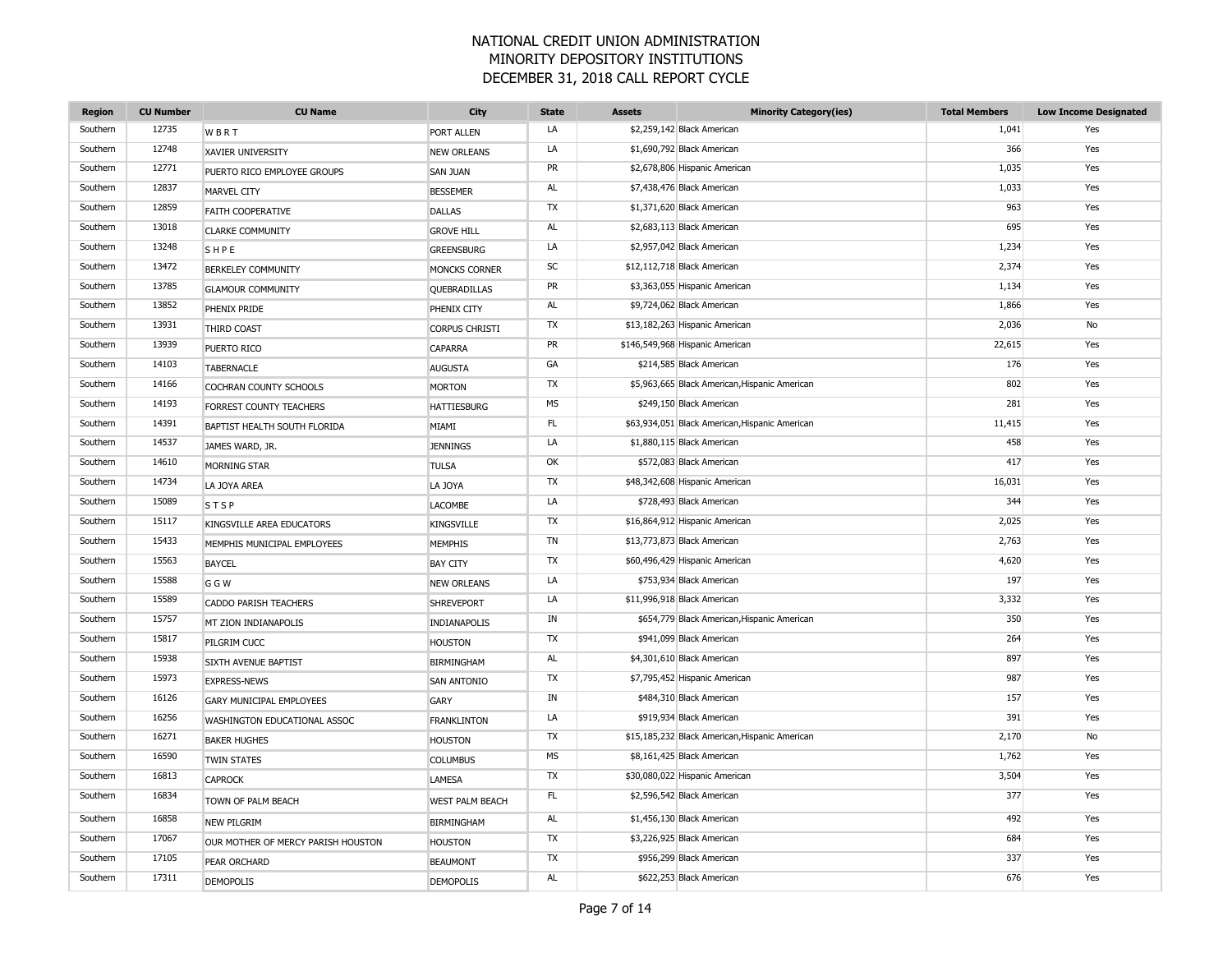| <b>Region</b> | <b>CU Number</b> | <b>CU Name</b>                      | City                   | <b>State</b> | <b>Assets</b> | <b>Minority Category(ies)</b>                  | <b>Total Members</b> | <b>Low Income Designated</b> |
|---------------|------------------|-------------------------------------|------------------------|--------------|---------------|------------------------------------------------|----------------------|------------------------------|
| Southern      | 17396            | CONCORDIA PARISH SCHOOL EMP         | FERRIDAY               | LA           |               | \$3,431,764 Black American                     | 1,407                | Yes                          |
| Southern      | 17655            | C <sub>O</sub>                      | <b>CHARLESTON</b>      | SC           |               | \$2,811,699 Black American                     | 572                  | Yes                          |
| Southern      | 17715            | <b>CITIZENS CHOICE</b>              | <b>NATCHEZ</b>         | <b>MS</b>    |               | \$1,086,138 Black American                     | 491                  | Yes                          |
| Southern      | 18218            | <b>TEXAS LEE</b>                    | <b>HOUSTON</b>         | TX           |               | \$720,477 Asian American                       | 95                   | No                           |
| Southern      | 18462            | TEA                                 | <b>HOUMA</b>           | LA           |               | \$2,249,032 Black American                     | 794                  | Yes                          |
| Southern      | 18559            | <b>STARR COUNTY TEACHERS</b>        | <b>RIO GRANDE CITY</b> | TX           |               | \$29,843,864 Hispanic American                 | 4,885                | Yes                          |
| Southern      | 19253            | <b>ISSAQUENA COUNTY</b>             | MAYERSVILLE            | <b>MS</b>    |               | \$1,290,046 Black American                     | 470                  | Yes                          |
| Southern      | 19619            | TRINITY BAPTIST CHURCH              | <b>FLORENCE</b>        | SC           |               | \$2,589,272 Black American                     | 171                  | Yes                          |
| Southern      | 19826            | <b>SHAW UNIVERSITY</b>              | RALEIGH                | <b>NC</b>    |               | \$460,764 Black American                       | 137                  | Yes                          |
| Southern      | 19985            | ARABI SUGAR WORKERS                 | <b>NEW ORLEANS</b>     | LA           |               | \$1,488,339 Black American                     | 238                  | Yes                          |
| Southern      | 20147            | <b>TEAM FINANCIAL</b>               | <b>HOUSTON</b>         | TX           |               | \$5,426,721 Black American, Hispanic American  | 1,337                | Yes                          |
| Southern      | 20267            | FRIO COUNTY                         | PEARSALL               | <b>TX</b>    |               | \$6,584,834 Hispanic American                  | 1,473                | No                           |
| Southern      | 20392            | BROWNSVILLE CITY EMPLOYEES          | <b>BROWNSVILLE</b>     | <b>TX</b>    |               | \$6,588,051 Hispanic American                  | 1,505                | Yes                          |
| Southern      | 20550            | TEAMSTERS LOCAL UNION #270          | <b>NEW ORLEANS</b>     | LA           |               | \$811,019 Black American                       | 504                  | No                           |
| Southern      | 20793            | FINANCIAL HEALTH                    | INDIANAPOLIS           | IN           |               | \$28,108,104 Black American, Hispanic American | 9,734                | Yes                          |
| Southern      | 20890            | STEPHENS COUNTY COMMUNITY           | <b>TOCCOA</b>          | GA           |               | \$147,393 Black American                       | 115                  | Yes                          |
| Southern      | 21029            | PORT OF HOUSTON WAREHOUSE           | <b>HOUSTON</b>         | TX           |               | \$4,923,667 Black American                     | 272                  | No                           |
| Southern      | 21788            | <b>VALWOOD PARK</b>                 | <b>CARROLLTON</b>      | TX           |               | \$20,656,574 Black American, Hispanic American | 3,941                | No                           |
| Southern      | 21998            | NORTHWEST LOUISIANA                 | <b>SHREVEPORT</b>      | LA           |               | \$10,086,701 Black American                    | 1,167                | Yes                          |
| Southern      | 22131            | <b>FOGCE</b>                        | <b>EUTAW</b>           | AL           |               | \$1,314,888 Black American                     | 757                  | Yes                          |
| Southern      | 22187            | <b>SUGAR GROWERS</b>                | <b>SANTA ROSA</b>      | TX           |               | \$2,317,086 Hispanic American                  | 379                  | Yes                          |
| Southern      | 22219            | U B C SOUTHERN COUNCIL INDUSTRIA WO | <b>MINDEN</b>          | LA           |               | \$719,179 Black American                       | 390                  | Yes                          |
| Southern      | 22314            | <b>CHOCTAW</b>                      | <b>CHOCTAW</b>         | MS           |               | \$2,257,495 Native American                    | 1,840                | Yes                          |
| Southern      | 22417            | ST. MARY PARISH SCHOOL EMP.         | <b>FRANKLIN</b>        | LA           |               | \$399,053 Black American                       | 269                  | Yes                          |
| Southern      | 22530            | PEE DEE                             | <b>FLORENCE</b>        | SC           |               | \$30,826,354 Black American                    | 5,669                | Yes                          |
| Southern      | 22581            | TOTAL COMMUNITY ACTION              | <b>NEW ORLEANS</b>     | LA           |               | \$1,016,805 Black American                     | 608                  | Yes                          |
| Southern      | 23041            | SOUTH FLORIDA                       | MIAMI                  | FL           |               | \$26,823,016 Black American, Hispanic American | 4,092                | Yes                          |
| Southern      | 23170            | ARKANSAS EDUCATION ASSOCIATION      | <b>LITTLE ROCK</b>     | AR           |               | \$6,652,528 Black American                     | 2,817                | Yes                          |
| Southern      | 23294            | VITELCO EMPLOYEES                   | CHARLOTTE AMALI        | VI           |               | \$1,973,622 Black American                     | 383                  | Yes                          |
| Southern      | 23607            | <b>WEST JEFFERSON</b>               | <b>MARRERO</b>         | LA           |               | \$5,839,941 Black American                     | 1,675                | No                           |
| Southern      | 23811            | MID-ISLAND                          | CHRISTIANSTED          | VI           |               | \$11,772,483 Black American                    | 2,140                | Yes                          |
| Southern      | 23899            | A M E CHURCH                        | <b>BATON ROUGE</b>     | LA           |               | \$89,639 Black American                        | 300                  | Yes                          |
| Southern      | 24234            | OMEGA PSI PHI FRATERNITY            | <b>TOCCOA</b>          | GA           |               | \$1,790,332 Black American                     | 1,332                | Yes                          |
| Southern      | 24304            | <b>BORDER</b>                       | <b>DEL RIO</b>         | TX           |               | \$145,934,210 Hispanic American                | 26,003               | Yes                          |
| Southern      | 24324            | <b>MET TRAN</b>                     | <b>HOUSTON</b>         | TX           |               | \$9,239,410 Black American                     | 2,606                | Yes                          |
| Southern      | 24384            | NIZARI PROGRESSIVE                  | <b>SUGAR LAND</b>      | <b>TX</b>    |               | \$158,258,991 Asian American                   | 12,433               | No                           |
| Southern      | 24433            | <b>ARKANSAS TEACHERS</b>            | <b>LITTLE ROCK</b>     | AR           |               | \$1,295,274 Black American                     | 503                  | Yes                          |
| Southern      | 24463            | BRENTWOOD BAPTIST CHURCH            | <b>HOUSTON</b>         | TX           |               | \$1,120,648 Black American                     | 884                  | Yes                          |
| Southern      | 24532            | <b>COVENANT SAVINGS</b>             | <b>KILLEEN</b>         | <b>TX</b>    |               | \$3,202,950 Black American                     | 1,463                | Yes                          |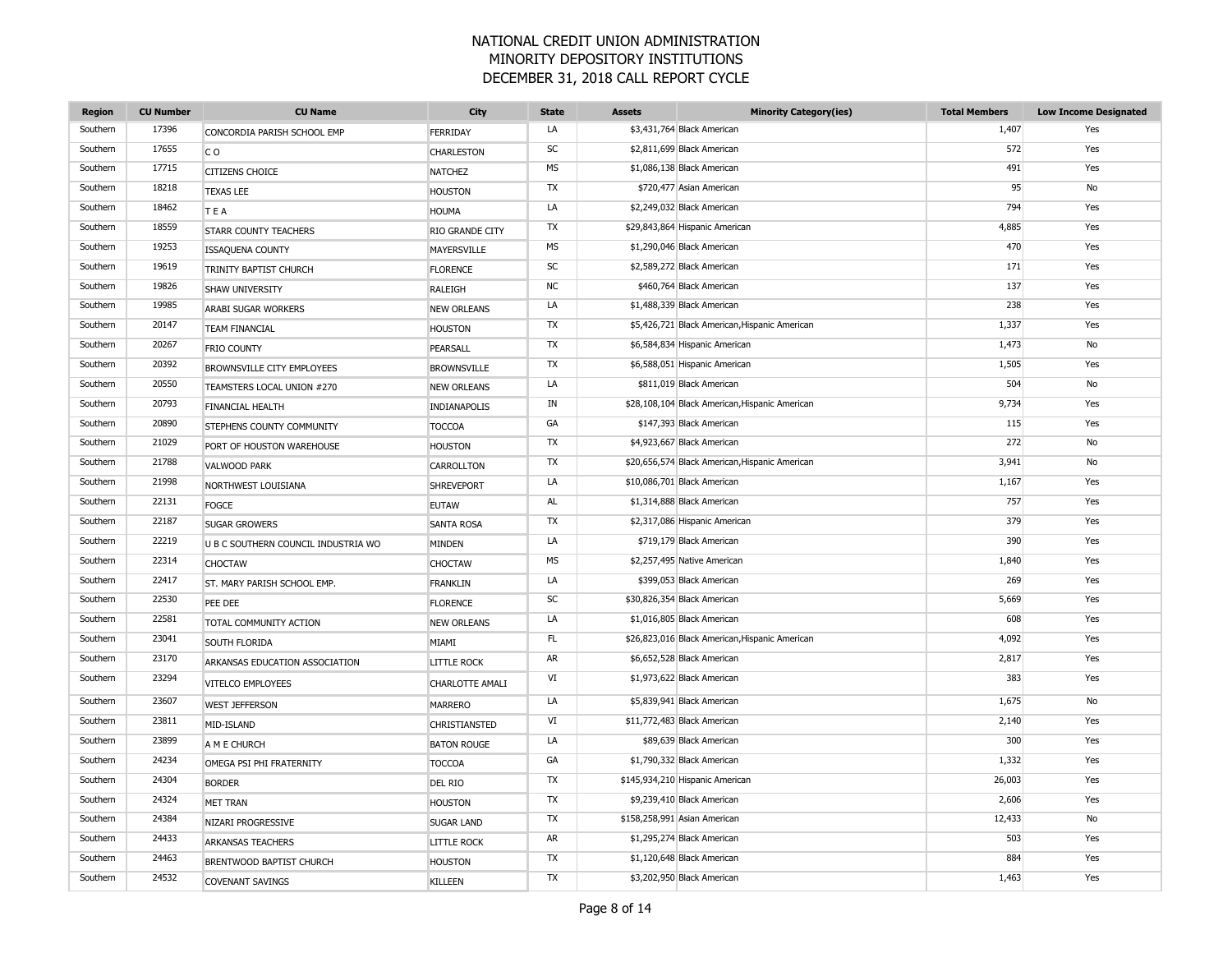| <b>Region</b> | <b>CU Number</b> | <b>CU Name</b>                      | <b>City</b>           | <b>State</b> | <b>Assets</b> | <b>Minority Category(ies)</b>                                                     | <b>Total Members</b> | <b>Low Income Designated</b> |
|---------------|------------------|-------------------------------------|-----------------------|--------------|---------------|-----------------------------------------------------------------------------------|----------------------|------------------------------|
| Southern      | 24546            | BIG BETHEL A.M.E. CHURCH            | <b>ATLANTA</b>        | GA           |               | \$299,600 Black American                                                          | 259                  | Yes                          |
| Southern      | 24570            | HOUSTON METROPOLITAN                | <b>HOUSTON</b>        | TX           |               | \$62,931,534 Black American, Hispanic American                                    | 16,222               | Yes                          |
| Southern      | 24583            | NRS COMMUNITY DEVELOPMENT           | <b>BIRMINGHAM</b>     | AL           |               | \$1,469,218 Black American                                                        | 463                  | Yes                          |
| Southern      | 24605            | MOUNT OLIVE BAPTIST CHURCH          | <b>ARLINGTON</b>      | TX           |               | \$7,743,050 Black American                                                        | 1,282                | No                           |
| Southern      | 24623            | <b>BROOKLAND</b>                    | <b>WEST COLUMBIA</b>  | <b>SC</b>    |               | \$3,395,349 Black American                                                        | 1,303                | Yes                          |
| Southern      | 24631            | PLATINUM                            | <b>DULUTH</b>         | GA           |               | \$113,893,134 Asian American                                                      | 9,006                | No                           |
| Southern      | 24683            | UNITED NEIGHBORHOOD                 | <b>AUGUSTA</b>        | GA           |               | \$1,887,460 Black American                                                        | 814                  | Yes                          |
| Southern      | 24718            | <b>JETSTREAM</b>                    | <b>MIAMI LAKES</b>    | <b>FL</b>    |               | \$193,580,970 Black American, Hispanic American, Native American                  | 19,104               | Yes                          |
| Southern      | 24769            | EMPOWERMENT COMMUNITY DEVELOPMENT   | <b>HOUSTON</b>        | TX           |               | \$1,197,710 Black American                                                        | 726                  | Yes                          |
| Southern      | 24781            | UNION BAPTIST CHURCH                | FORT WAYNE            | IN           |               | \$136,097 Black American                                                          | 298                  | Yes                          |
| Southern      | 24802            | SELF-HELP                           | <b>DURHAM</b>         | <b>NC</b>    |               | \$1,123,523,317 Black American, Hispanic American                                 | 74,159               | Yes                          |
| Southern      | 24804            | OAK CLIFF CHRISTIAN                 | <b>DALLAS</b>         | TX           |               | \$5,812,079 Black American                                                        | 1,875                | Yes                          |
| Southern      | 24818            | PIONEER MUTUAL                      | <b>SUGAR LAND</b>     | TX           |               | \$169,291,105 Asian American                                                      | 8,592                | No                           |
| Southern      | 24829            | <b>HOPE</b>                         | <b>JACKSON</b>        | <b>MS</b>    |               | \$295,855,478 Black American                                                      | 47,967               | Yes                          |
| Southern      | 24859            | <b>FIRST UNITY</b>                  | <b>MCCOMB</b>         | MS           |               | \$5,561,102 Black American                                                        | 2,091                | Yes                          |
| Southern      | 24867            | <b>REDEEMER</b>                     | <b>GREENVILLE</b>     | TX           |               | \$1,656,608 Black American                                                        | 414                  | No                           |
| Southern      | 24884            | MID DELTA                           | INDIANOLA             | <b>MS</b>    |               | \$1,752,807 Black American                                                        | 1,980                | Yes                          |
| Southern      | 24896            | NATCHEZ EDUCATORS                   | <b>NATCHEZ</b>        | MS           |               | \$1,383,046 Black American                                                        | 519                  | Yes                          |
| Southern      | 24900            | ELLISVILLE STATE SCHOOL EMPLOYEES   | <b>ELLISVILLE</b>     | <b>MS</b>    |               | \$2,221,349 Black American                                                        | 518                  | <b>No</b>                    |
| Southern      | 60058            | <b>GECU</b>                         | <b>EL PASO</b>        | TX           |               | \$2,832,247,673 Hispanic American                                                 | 385,134              | Yes                          |
| Southern      | 60307            | <b>GRAND PRAIRIE</b>                | <b>GRAND PRAIRIE</b>  | TX           |               | \$16,435,552 Black American, Hispanic American                                    | 1,891                | No                           |
| Southern      | 60533            | SOUTHWEST HERITAGE                  | <b>ODESSA</b>         | TX           |               | \$164,826,203 Hispanic American                                                   | 11,598               | Yes                          |
| Southern      | 61267            | <b>ALAMO CITY</b>                   | <b>SAN ANTONIO</b>    | TX           |               | \$9,935,551 Hispanic American                                                     | 1,313                | Yes                          |
| Southern      | 61306            | <b>TEXAS BRIDGE</b>                 | <b>CORPUS CHRISTI</b> | TX           |               | \$57,626,086 Hispanic American                                                    | 6,743                | <b>No</b>                    |
| Southern      | 61312            | THD-6                               | <b>ODESSA</b>         | TX           |               | \$3,432,108 Hispanic American                                                     | 576                  | No                           |
| Southern      | 61532            | REEVES COUNTY TEACHERS              | PECOS                 | TX           |               | \$13,443,526 Hispanic American                                                    | 1,763                | Yes                          |
| Southern      | 61734            | RIO GRANDE VALLEY CREDIT UNION      | <b>HARLINGEN</b>      | TX           |               | \$99,449,177 Hispanic American                                                    | 15,928               | Yes                          |
| Southern      | 62148            | POSTAL                              | <b>BATON ROUGE</b>    | LA           |               | \$25,872,667 Black American                                                       | 3,897                | No                           |
| Southern      | 63143            | IMMACULATE HEART OF MARY            | LAFAYETTE             | LA           |               | \$833,161 Black American                                                          | 378                  | Yes                          |
| Southern      | 63442            | MISSISSIPPI PUBLIC EMPLOYEES        | <b>JACKSON</b>        | <b>MS</b>    |               | \$23,961,070 Black American                                                       | 6,445                | Yes                          |
| Southern      | 63595            | MOUNT VERNON BAPTIST CHURCH         | <b>DURHAM</b>         | <b>NC</b>    |               | \$162,074 Black American                                                          | 300                  | No                           |
| Southern      | 64034            | <b>GREATER KINSTON</b>              | <b>KINSTON</b>        | <b>NC</b>    |               | \$11,407,950 Black American                                                       | 6,245                | Yes                          |
| Southern      | 64232            | <b>1ST RESOURCE</b>                 | <b>BIRMINGHAM</b>     | AL           |               | \$39,587,700 Black American                                                       | 2,439                | Yes                          |
| Southern      | 64464            | <b>TUSCALOOSA COUNTY</b>            | <b>TUSCALOOSA</b>     | AL           |               | \$9,571,685 Black American                                                        | 1,424                | Yes                          |
| Southern      | 64594            | <b>FIREMAN'S</b>                    | <b>BIRMINGHAM</b>     | <b>AL</b>    |               | \$5,821,670 Black American                                                        | 901                  | No                           |
| Southern      | 64603            | ALABAMA LAW ENFORCEMENT CREDIT UNIO | <b>BIRMINGHAM</b>     | AL           |               | \$14,145,830 Black American                                                       | 1,915                | Yes                          |
| Southern      | 65774            | <b>TEACHERS</b>                     | OKLAHOMA CITY         | OK           |               | \$6,246,258 Asian American, Black American, Hispanic American, Native<br>American | 2,519                | No                           |
| Southern      | 65780            | COGIC                               | <b>LAFAYETTE</b>      | LA           |               | \$306,723 Black American                                                          | 347                  | Yes                          |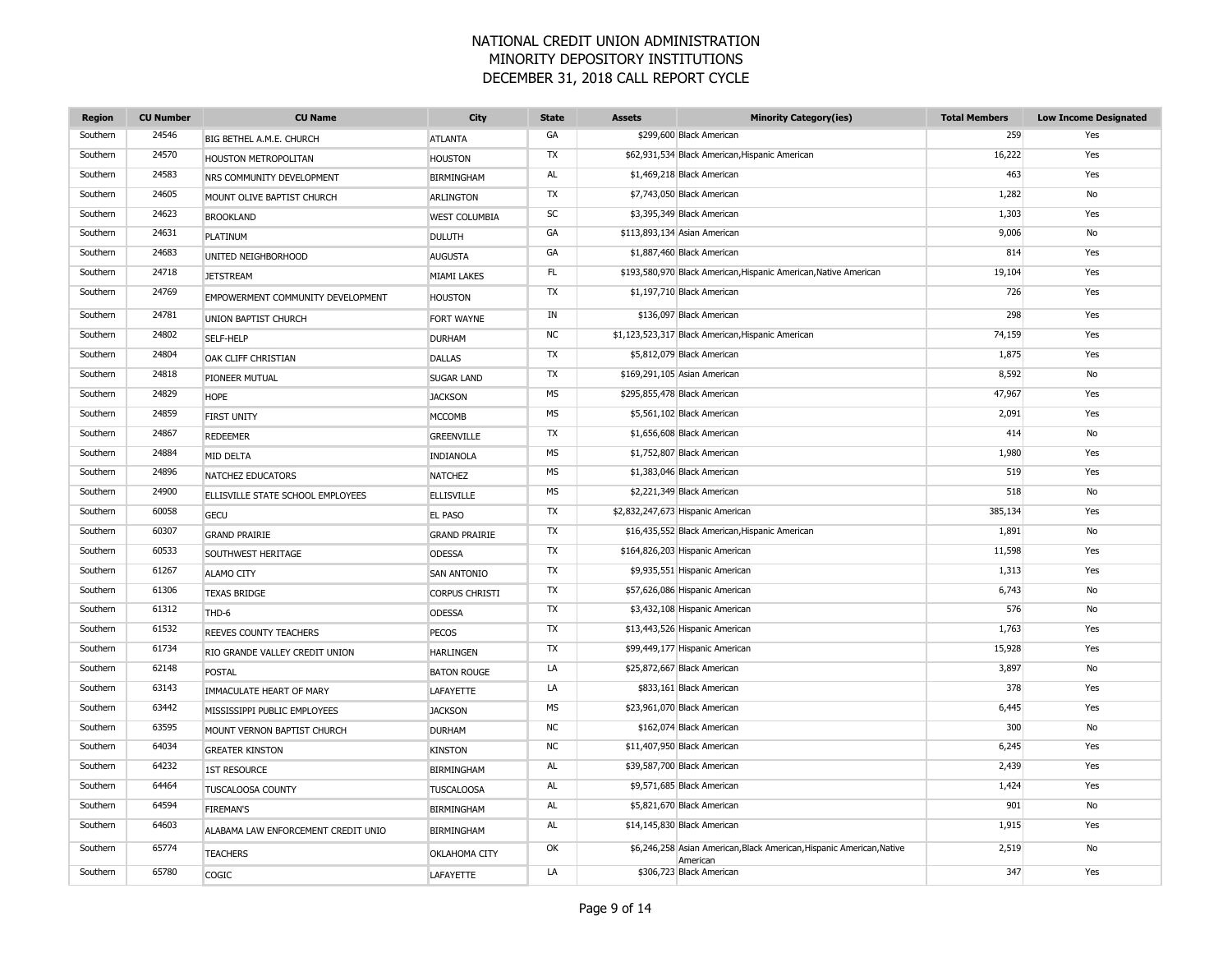| <b>Region</b> | <b>CU Number</b> | <b>CU Name</b>                            | City                  | <b>State</b> | <b>Assets</b>    | <b>Minority Category(ies)</b>                                                         | <b>Total Members</b> | <b>Low Income Designated</b> |
|---------------|------------------|-------------------------------------------|-----------------------|--------------|------------------|---------------------------------------------------------------------------------------|----------------------|------------------------------|
| Southern      | 66259            | ORLEANS PARISH CRIMINAL SHERIFF'S         | <b>NEW ORLEANS</b>    | LA           |                  | \$4,880,733 Black American                                                            | 780                  | No                           |
| Southern      | 66366            | <b>EDINBURG TEACHERS</b>                  | <b>EDINBURG</b>       | TX           |                  | \$94,867,540 Hispanic American                                                        | 13,042               | Yes                          |
| Southern      | 67341            | JEFFERSON COUNTY TEACHERS                 | MONTICELLO            | FL           |                  | \$10,351,390 Black American                                                           | 1,058                | No                           |
| Southern      | 67364            | SAVANNAH POSTAL                           | SAVANNAH              | GA           |                  | \$19,143,704 Black American                                                           | 2,275                | No                           |
| Southern      | 67383            | <b>CREDIT UNION OF ATLANTA</b>            | <b>ATLANTA</b>        | GA           |                  | \$64,005,849 Black American                                                           | 16,333               | No                           |
| Southern      | 67413            | A NEW DIRECTION                           | <b>DALLAS</b>         | TX           |                  | \$16,719,561 Asian American, Black American, Hispanic American                        | 3,436                | <b>No</b>                    |
| Southern      | 67505            | <b>1ST CHOICE</b>                         | <b>ATLANTA</b>        | GA           |                  | \$24,777,857 Black American                                                           | 8,249                | Yes                          |
| Southern      | 67574            | <b>BEAUMONT COMMUNITY</b>                 | <b>BEAUMONT</b>       | TX           |                  | \$28,505,441 Black American, Hispanic American                                        | 3,976                | No                           |
| Southern      | 67578            | <b>NCE</b>                                | <b>CORPUS CHRISTI</b> | TX           |                  | \$5,085,928 Hispanic American                                                         | 1,180                | Yes                          |
| Southern      | 67579            | <b>TEX MEX</b>                            | <b>LAREDO</b>         | TX           |                  | \$9,938,084 Hispanic American                                                         | 3,277                | Yes                          |
| Southern      | 67592            | <b>WEST TEXAS</b>                         | <b>ODESSA</b>         | TX           |                  | \$58,559,950 Asian American, Black American, Hispanic American                        | 5,117                | Yes                          |
| Southern      | 67630            | MADISON EDUCATION ASSOC.                  | <b>MADISON</b>        | FL           |                  | \$5,500,223 Black American                                                            | 833                  | No                           |
| Southern      | 67658            | <b>MEMBERS FIRST</b>                      | <b>CORPUS CHRISTI</b> | TX           |                  | \$127,660,981 Hispanic American                                                       | 11,918               | No                           |
| Southern      | 67669            | <b>CITY</b>                               | <b>DALLAS</b>         | TX           |                  | \$466,988,036 Asian American, Black American, Hispanic American                       | 36,000               | No                           |
| Southern      | 67688            | MACON-BIBB EMPLOYEES CREDIT UNION         | <b>MACON</b>          | GA           |                  | \$3,450,230 Black American                                                            | 1,311                | No                           |
| Southern      | 67910            | MARTIN LUTHER KING                        | <b>HOUSTON</b>        | <b>TX</b>    |                  | \$254,037 Black American, Hispanic American                                           | 420                  | No                           |
| Southern      | 67963            | CORPUS CHRISTI POSTAL EMPLOYEES           | <b>CORPUS CHRISTI</b> | TX           |                  | \$14,697,617 Hispanic American                                                        | 1,972                | No                           |
| Southern      | 68010            | ALPINE COMMUNITY                          | <b>ALPINE</b>         | TX           |                  | \$15,276,566 Hispanic American                                                        | 2,063                | Yes                          |
| Southern      | 68135            | METROPOLITAN TEACHERS                     | <b>NASHVILLE</b>      | TN           |                  | \$2,391,440 Black American                                                            | 1,627                | Yes                          |
| Southern      | 68165            | <b>OLIVET BAPTIST</b>                     | CORDOVA               | <b>TN</b>    |                  | \$512,710 Black American                                                              | 1,451                | No                           |
| Southern      | 68300            | SOUTH TEXAS AREA RESOURCES                | <b>CORPUS CHRISTI</b> | TX           |                  | \$45,486,251 Hispanic American                                                        | 5,335                | Yes                          |
| Southern      | 68439            | <b>RESOURCE ONE</b>                       | <b>DALLAS</b>         | TX           |                  | \$489,748,339 Black American, Hispanic American                                       | 63,192               | Yes                          |
| Southern      | 68482            | COASTAL COMMUNITY AND TEACHERS            | <b>CORPUS CHRISTI</b> | TX           |                  | \$312,201,740 Hispanic American                                                       | 35,507               | Yes                          |
| Southern      | 68513            | <b>SMART CHOICE</b>                       | <b>CLEVELAND</b>      | <b>TN</b>    |                  | \$3,345,959 Black American, Hispanic American                                         | 1,182                | Yes                          |
| Southern      | 68529            | LIGHT COMMERCE                            | <b>HOUSTON</b>        | TX           |                  | \$2,858,353 Black American                                                            | 768                  | Yes                          |
| Southern      | 68593            | FIRST LEGACY COMMUNITY                    | CHARLOTTE             | NC           |                  | \$33,506,235 Black American                                                           | 8,364                | Yes                          |
| Southern      | 68615            | NAVY ARMY COMMUNITY                       | <b>CORPUS CHRISTI</b> | TX           |                  | \$2,970,687,295 Hispanic American                                                     | 175,887              | Yes                          |
| Southern      | 68675            | JAFARI NO-INTEREST                        | <b>HOUSTON</b>        | TX           |                  | \$877,100 Asian American                                                              | 241                  | No                           |
|               |                  | Total No. Of CUs for SOUTHERN REGION: 217 |                       |              | \$18,390,187,964 |                                                                                       | 1,999,330            |                              |
| Western       | 327              | UNION PACIFIC CALIFORNIA EMP              | <b>FULLERTON</b>      | CA           |                  | \$8,452,934 Asian American, Black American, Hispanic American, Native<br>American     | 1,737                | No                           |
| Western       | 808              | U.S. EAGLE                                | ALBUQUERQUE           | <b>NM</b>    |                  | \$1,036,504,440 Asian American, Black American, Hispanic American, Native<br>American | 77,378               | Yes                          |
| Western       | 964              | SOUTHWEST                                 | ALBUQUERQUE           | <b>NM</b>    |                  | \$62,026,030 Asian American, Hispanic American, Native American                       | 5,005                | No                           |
| Western       | 1207             | <b>LOS ANGELES</b>                        | <b>GLENDALE</b>       | CA           |                  | \$970,169,968 Asian American, Black American, Hispanic American                       | 66,332               | No                           |
| Western       | 1499             | PUEBLO GOVERNMENT AGENCIES                | <b>PUEBLO</b>         | CO           |                  | \$33,191,962 Hispanic American                                                        | 3,413                | Yes                          |
| Western       | 1607             | <b>BIG ISLAND</b>                         | <b>HILO</b>           | HI           |                  | \$106,712,828 Asian American                                                          | 9,849                | Yes                          |
| Western       | 1717             | <b>HAWAIIAN FINANCIAL</b>                 | <b>HONOLULU</b>       | HI           |                  | \$658,524,660 Asian American                                                          | 60,784               | No                           |
| Western       | 1785             | <b>HAWAII SCHOOLS</b>                     | <b>HONOLULU</b>       | HI           |                  | \$64,312,715 Asian American                                                           | 4,054                | Yes                          |
| Western       | 1815             | <b>HAWAIIUSA</b>                          | <b>HONOLULU</b>       | HI           |                  | \$1,684,183,089 Asian American, Black American, Hispanic American, Native<br>American | 127,217              | No                           |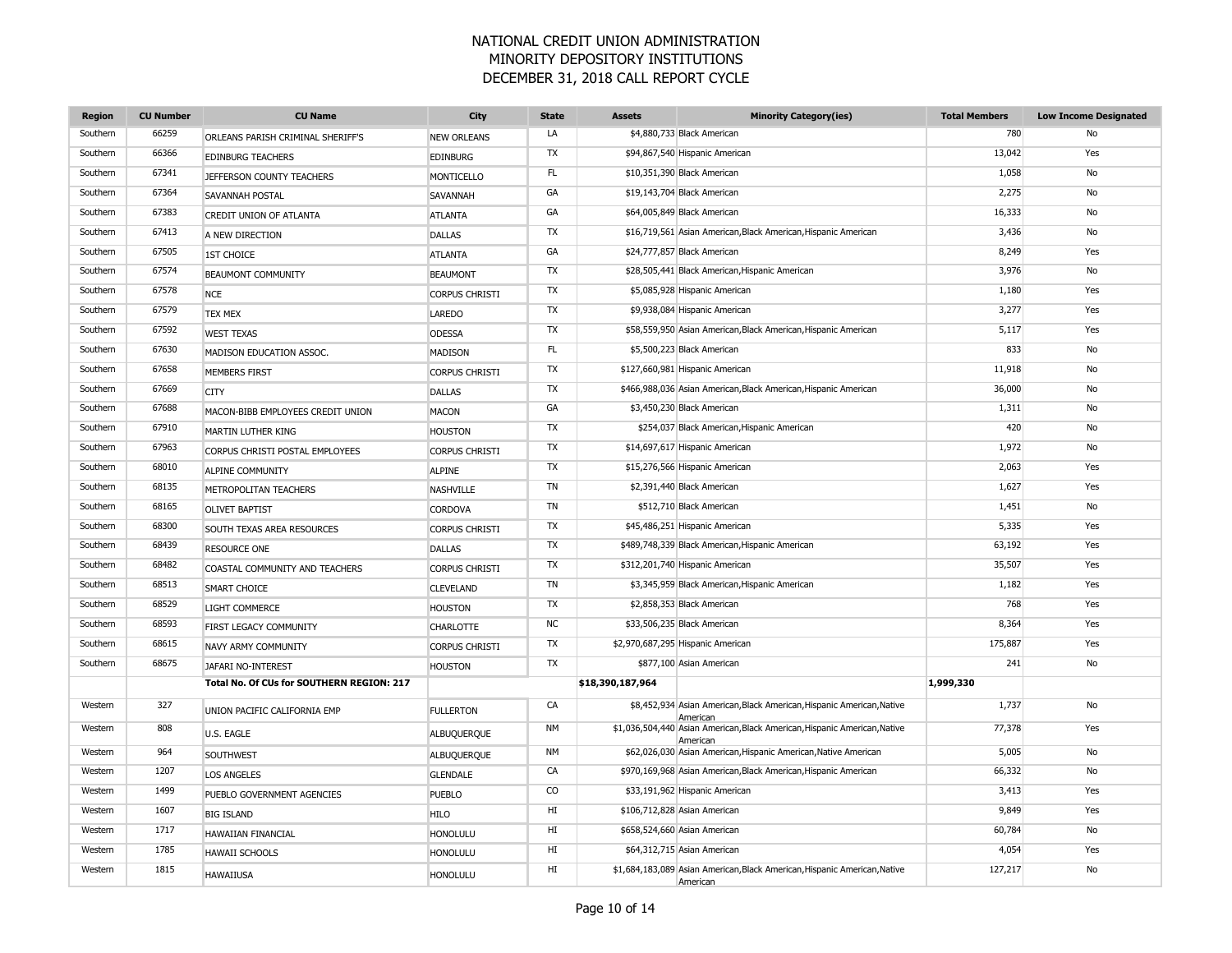| <b>Region</b> | <b>CU Number</b> | <b>CU Name</b>              | City                | <b>State</b> | <b>Assets</b> | <b>Minority Category(ies)</b>                                                       | <b>Total Members</b> | <b>Low Income Designated</b> |
|---------------|------------------|-----------------------------|---------------------|--------------|---------------|-------------------------------------------------------------------------------------|----------------------|------------------------------|
| Western       | 1817             | <b>MAUI TEACHERS</b>        | WAILUKU             | HI           |               | \$33,066,958 Asian American                                                         | 1,666                | Yes                          |
| Western       | 1830             | <b>HONOLULU</b>             | <b>HONOLULU</b>     | HI           |               | \$257,878,888 Asian American                                                        | 16,089               | No                           |
| Western       | 1838             | <b>FORT BAYARD</b>          | <b>SANTA CLARA</b>  | <b>NM</b>    |               | \$4,510,699 Hispanic American                                                       | 1,227                | Yes                          |
| Western       | 1845             | ALOHA PACIFIC               | <b>HONOLULU</b>     | HI           |               | \$868,872,144 Asian American                                                        | 54,637               | No                           |
| Western       | 1869             | HAWAIIAN ELECTRIC EMPLOYEES | <b>HONOLULU</b>     | HI           |               | \$34,550,902 Asian American                                                         | 1,997                | Yes                          |
| Western       | 1870             | HAWAII LAW ENFORCEMENT      | <b>HONOLULU</b>     | HI           |               | \$170,771,504 Asian American                                                        | 14,481               | No                           |
| Western       | 1961             | PEARL HAWAII                | <b>WAIPAHU</b>      | HI           |               | \$371,063,868 Asian American                                                        | 29,037               | Yes                          |
| Western       | 1987             | <b>EWA</b>                  | <b>EWA BEACH</b>    | HI           |               | \$12,727,373 Asian American                                                         | 1,738                | Yes                          |
| Western       | 2049             | WAIALUA                     | <b>WAIALUA</b>      | HI           |               | \$49,374,115 Asian American, Native American                                        | 3,182                | Yes                          |
| Western       | 2275             | KAHUKU                      | KAHUKU              | HI           |               | \$5,595,511 Asian American                                                          | 1,732                | Yes                          |
| Western       | 2280             | <b>HAMAKUA</b>              | PEPEEKEO            | HI           |               | \$15,382,559 Asian American                                                         | 1,625                | Yes                          |
| Western       | 2370             | METROPOLITAN "L"            | <b>OAK PARK</b>     | IL.          |               | \$7,542,883 Black American                                                          | 1,530                | Yes                          |
| Western       | 2467             | <b>NORTHSIDE L</b>          | <b>BROADVIEW</b>    | IL           |               | \$5,020,786 Black American                                                          | 1,315                | Yes                          |
| Western       | 2495             | CHICAGO AVENUE GARAGE       | <b>CHICAGO</b>      | IL           |               | \$5,709,071 Black American                                                          | 708                  | Yes                          |
| Western       | 2498             | CTA-74TH STREET DEPOT       | <b>CHICAGO</b>      | IL           |               | \$9,045,597 Black American                                                          | 665                  | Yes                          |
| Western       | 2505             | 77TH STREET DEPOT           | <b>CHICAGO</b>      | IL           |               | \$20,434,876 Black American, Hispanic American                                      | 5,271                | Yes                          |
| Western       | 2562             | MAUI                        | KAHULUI             | HI           |               | \$99,308,943 Asian American                                                         | 7,417                | No                           |
| Western       | 2713             | <b>MCBRYDE</b>              | <b>ELEELE</b>       | HI           |               | \$94,240,304 Asian American                                                         | 3,486                | Yes                          |
| Western       | 2953             | LANAI                       | <b>LANAI CITY</b>   | HI           |               | \$28,320,677 Asian American                                                         | 1,812                | Yes                          |
| Western       | 3218             | <b>TULARE COUNTY</b>        | <b>TULARE</b>       | CA           |               | \$97,748,405 Asian American, Hispanic American                                      | 9,999                | Yes                          |
| Western       | 3526             | <b>SCHOOLS</b>              | <b>TORRANCE</b>     | CA           |               | \$124,745,414 Asian American, Black American, Hispanic American, Native<br>American | 14,245               | Yes                          |
| Western       | 3574             | VALLEY ISLE COMMUNITY       | KAHULUI             | HI           |               | \$114,008,054 Asian American, Black American, Hispanic American                     | 13,533               | Yes                          |
| Western       | 4393             | <b>SUNKIST EMPLOYEES</b>    | VALENCIA            | CA           |               | \$4,564,978 Asian American, Black American, Hispanic American                       | 696                  | Yes                          |
| Western       | 4531             | <b>GUADALUPE CENTERS</b>    | <b>KANSAS CITY</b>  | <b>MO</b>    |               | \$3,509,396 Hispanic American                                                       | 1,455                | Yes                          |
| Western       | 4633             | CAMINO                      | <b>MONTEBELLO</b>   | CA           |               | \$146,909,109 Hispanic American                                                     | 12,626               | Yes                          |
| Western       | 4676             | <b>HAWAII PACIFIC</b>       | <b>HONOLULU</b>     | HI           |               | \$45,336,134 Asian American, Black American, Hispanic American, Native<br>Americar  | 5,358                | Yes                          |
| Western       | 4900             | <b>COOPERATIVE CENTER</b>   | <b>BERKELEY</b>     | CA           |               | \$119,283,721 Asian American, Black American, Hispanic American, Native<br>American | 9,648                | Yes                          |
| Western       | 4915             | A. E. A.                    | <b>YUMA</b>         | AZ           |               | \$247,672,672 Hispanic American                                                     | 31,717               | Yes                          |
| Western       | 5487             | KAUAI GOVERNMENT EMPLOYEES  | LIHUE               | HI           |               | \$111,254,475 Black American, Hispanic American                                     | 7,520                | Yes                          |
| Western       | 7256             | <b>COMMUNITY</b>            | <b>CHICAGO</b>      | IL           |               | \$247,137 Black American                                                            | 233                  | Yes                          |
| Western       | 7471             | MOLOKAI COMMUNITY           | KAUNAKAKAI          | HI           |               | \$27,357,871 Native American                                                        | 4,405                | Yes                          |
| Western       | 7557             | <b>GLENDALE</b>             | <b>GLENDALE</b>     | CA           |               | \$86,964,507 Asian American, Black American, Hispanic American, Native<br>American  | 7,198                | No                           |
| Western       | 7594             | <b>HONEA</b>                | <b>FORT SHAFTER</b> | HI           |               | \$20,830,614 Asian American                                                         | 807                  | Yes                          |
| Western       | 7617             | SEQUOIA                     | REDWOOD CITY        | CA           |               | \$32,635,946 Asian American, Black American, Hispanic American                      | 1,771                | No                           |
| Western       | 7999             | TELCO ROSWELL NEW MEXICO    | <b>ROSWELL</b>      | <b>NM</b>    |               | \$7,255,886 Hispanic American                                                       | 1,118                | Yes                          |
| Western       | 8216             | QUINDARO HOMES              | <b>KANSAS CITY</b>  | KS           |               | \$760,988 Asian American, Black American, Hispanic American, Native<br>American     | 228                  | Yes                          |
| Western       | 8230             | <b>TECHNICOLOR</b>          | <b>BURBANK</b>      | CA           |               | \$75,948,972 Asian American, Black American, Hispanic American                      | 4,670                | No                           |
| Western       | 9115             | HOTEL AND TRAVEL INDUSTRY   | <b>HONOLULU</b>     | HI           |               | \$35,023,923 Asian American                                                         | 5,342                | Yes                          |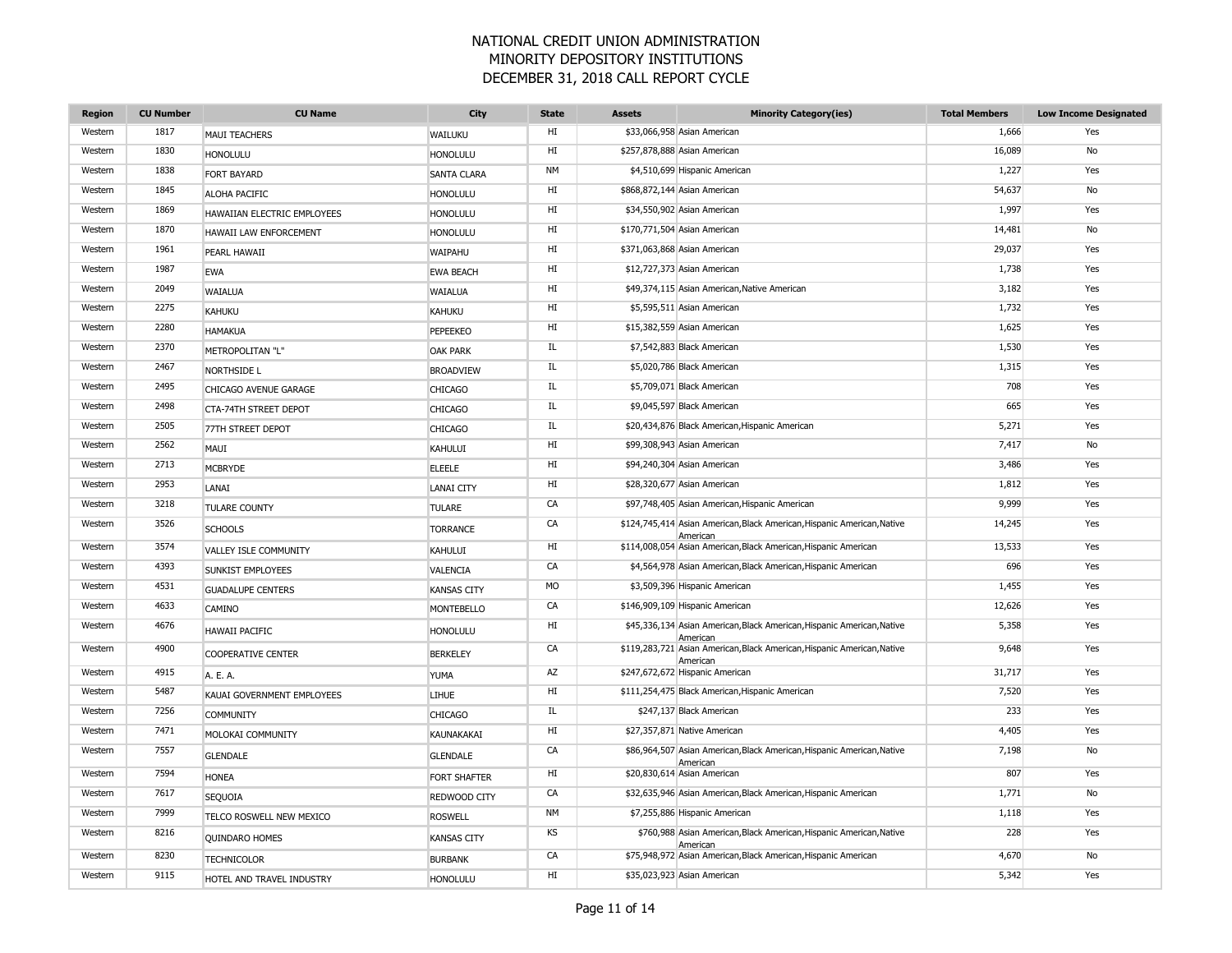| <b>Region</b> | <b>CU Number</b> | <b>CU Name</b>                     | City                | <b>State</b> | <b>Assets</b> | <b>Minority Category(ies)</b>                                                      | <b>Total Members</b> | <b>Low Income Designated</b> |
|---------------|------------------|------------------------------------|---------------------|--------------|---------------|------------------------------------------------------------------------------------|----------------------|------------------------------|
| Western       | 9255             | <b>WESTERN STATES REGIONAL</b>     | <b>LOS ANGELES</b>  | CA           |               | \$850,719 Hispanic American                                                        | 329                  | Yes                          |
| Western       | 9296             | <b>SUN COMMUNITY</b>               | <b>EL CENTRO</b>    | CA           |               | \$432,944,515 Hispanic American                                                    | 37,325               | Yes                          |
| Western       | 9719             | ST. FRANCIS MEDICAL CENTER         | <b>HONOLULU</b>     | HI           |               | \$8,886,065 Asian American                                                         | 1,144                | No                           |
| Western       | 9897             | SOUTHEASTERN ARIZONA               | <b>DOUGLAS</b>      | AZ           |               | \$35,706,776 Hispanic American                                                     | 5,691                | Yes                          |
| Western       | 9924             | WAILUKU                            | KAHULUI             | HI           |               | \$56,012,359 Asian American                                                        | 4,549                | Yes                          |
| Western       | 10399            | <b>KAHULUI</b>                     | KAHULUI             | HI           |               | \$59,235,254 Asian American                                                        | 4,407                | Yes                          |
| Western       | 10465            | UNIVERSITY OF HAWAII               | <b>HONOLULU</b>     | HI           |               | \$632,176,035 Asian American                                                       | 29,950               | No                           |
| Western       | 10648            | MARYKNOLL OF L A                   | <b>LOS ANGELES</b>  | CA           |               | \$1,091,389 Asian American                                                         | 169                  | No                           |
| Western       | 10767            | PEOPLES IND CHURCH                 | <b>LOS ANGELES</b>  | CA           |               | \$79,437 Black American                                                            | 99                   | Yes                          |
| Western       | 10882            | LOCAL UNION 1186 IBEW              | <b>HONOLULU</b>     | HI           |               | \$15,099,141 Native American                                                       | 1,113                | No                           |
| Western       | 10938            | <b>HAWAII FIRST</b>                | <b>KAMUELA</b>      | HI           |               | \$38,620,680 Native American                                                       | 8,233                | Yes                          |
| Western       | 11494            | KUAKINI MEDICAL AND DENTAL         | <b>HONOLULU</b>     | HI           |               | \$43,553,276 Asian American                                                        | 2,449                | Yes                          |
| Western       | 11553            | <b>KAMEHAMEHA</b>                  | <b>HONOLULU</b>     | HI           |               | \$37,726,429 Asian American                                                        | 4,116                | No                           |
| Western       | 12613            | <b>GLOVER</b>                      | <b>HONOLULU</b>     | HI           |               | \$4,232,572 Asian American                                                         | 239                  | Yes                          |
| Western       | 13254            | <b>CORRECTIONS</b>                 | SOLEDAD             | CA           |               | \$16,039,085 Asian American, Black American, Hispanic American, Native<br>American | 2,453                | Yes                          |
| Western       | 13533            | <b>CTA SOUTH</b>                   | <b>CHICAGO</b>      | IL           |               | \$1,323,040 Black American                                                         | 811                  | Yes                          |
| Western       | 14058            | ST. MARTIN DE PORRES PARISH        | <b>CHICAGO</b>      | IL           |               | \$240,942 Black American                                                           | 165                  | Yes                          |
| Western       | 14542            | ONTARIO MONTCLAIR SCHOOL EMPLOYEES | <b>ONTARIO</b>      | CA           |               | \$110,776,902 Hispanic American                                                    | 8,913                | Yes                          |
| Western       | 14739            | <b>CAL POLY</b>                    | <b>POMONA</b>       | CA           |               | \$13,827,128 Asian American, Black American, Hispanic American, Native<br>American | 2,720                | Yes                          |
| Western       | 15240            | RESURRECTION LUTHERAN              | <b>CHICAGO</b>      | IL.          |               | \$231,607 Black American                                                           | 83                   | Yes                          |
| Western       | 15375            | <b>WOLF POINT</b>                  | <b>WOLF POINT</b>   | MT           |               | \$13,973,359 Native American                                                       | 2,788                | Yes                          |
| Western       | 15454            | SHILOH ENGLEWOOD                   | <b>CHICAGO</b>      | IL           |               | \$244,628 Black American                                                           | 98                   | Yes                          |
| Western       | 15673            | <b>ISRAEL METHCOMM</b>             | <b>CHICAGO</b>      | IL           |               | \$1,400,840 Black American                                                         | 200                  | Yes                          |
| Western       | 15784            | <b>NOVO</b>                        | <b>NORCO</b>        | CA           |               | \$10,211,869 Hispanic American                                                     | 2,064                | No                           |
| Western       | 15812            | SHILOH BAPTIST                     | <b>WAUKEGAN</b>     | IL           |               | \$205,549 Black American                                                           | 166                  | Yes                          |
| Western       | 16476            | <b>NUVISTA</b>                     | <b>MONTROSE</b>     | $\rm CO$     |               | \$85,643,348 Hispanic American                                                     | 7,045                | Yes                          |
| Western       | 16547            | SAN FRANCISCO LEE                  | SAN FRANCISCO       | CA           |               | \$11,811,086 Asian American                                                        | 734                  | Yes                          |
| Western       | 16570            | LOS ANGELES LEE                    | <b>LOS ANGELES</b>  | CA           |               | \$546,485 Asian American                                                           | 68                   | Yes                          |
| Western       | 16754            | <b>FOUR CORNERS</b>                | <b>KIRTLAND</b>     | <b>NM</b>    |               | \$20,199,358 Native American                                                       | 5,508                | Yes                          |
| Western       | 17749            | WHITE EARTH RESERVATION            | <b>MAHNOMEN</b>     | <b>MN</b>    |               | \$1,800,039 Native American                                                        | 1,369                | Yes                          |
| Western       | 17841            | <b>LIMONEIRA</b>                   | <b>SANTA PAULA</b>  | CA           |               | \$5,170,921 Hispanic American                                                      | 649                  | Yes                          |
| Western       | 18454            | <b>VALLEY HILLS</b>                | SAN BERNARDINO      | CA           |               | \$3,352,666 Asian American, Black American, Hispanic American                      | 438                  | Yes                          |
| Western       | 18623            | CALCOM                             | LONG BEACH          | CA           |               | \$62,859,483 Asian American, Hispanic American                                     | 7,324                | No                           |
| Western       | 18882            | CTAFC                              | <b>CHICAGO</b>      | IL           |               | \$815,833 Black American                                                           | 469                  | Yes                          |
| Western       | 19266            | <b>COLTON</b>                      | <b>COLTON</b>       | CA           |               | \$5,630,541 Hispanic American                                                      | 965                  | Yes                          |
| Western       | 20111            | UNITED AMERICA WEST                | PANORAMA CITY       | CA           |               | \$4,492,769 Hispanic American                                                      | 488                  | Yes                          |
| Western       | 20179            | <b>ANTIOCH MB</b>                  | <b>DECATUR</b>      | IL           |               | \$179,908 Black American                                                           | 250                  | Yes                          |
| Western       | 20720            | L. A. MISSION                      | <b>SAN FERNANDO</b> | CA           |               | \$6,993,747 Hispanic American                                                      | 1,145                | Yes                          |
| Western       | 21417            | CALVARY BAPTIST OF PACOIMA         | <b>SAN FERNANDO</b> | CA           |               | \$125,788 Black American                                                           | 208                  | Yes                          |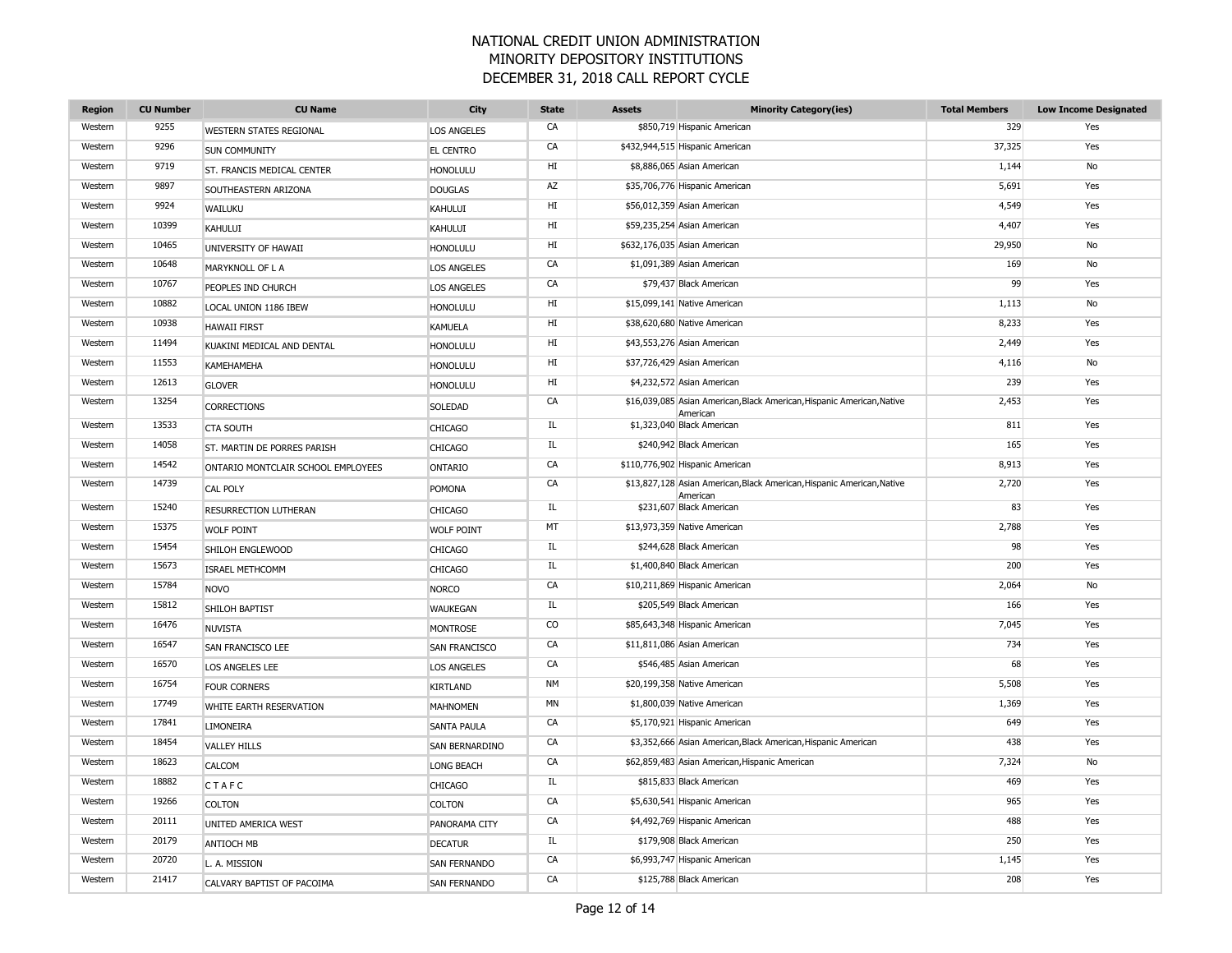| <b>Region</b> | <b>CU Number</b> | <b>CU Name</b>                   | City                    | <b>State</b> | <b>Assets</b> | <b>Minority Category(ies)</b>                                                       | <b>Total Members</b> | <b>Low Income Designated</b> |
|---------------|------------------|----------------------------------|-------------------------|--------------|---------------|-------------------------------------------------------------------------------------|----------------------|------------------------------|
| Western       | 21532            | U.P.S. EMPLOYEES                 | <b>ONTARIO</b>          | CA           |               | \$35,206,727 Black American, Hispanic American                                      | 5,544                | No                           |
| Western       | 21550            | NORTH SIDE COMMUNITY             | <b>CHICAGO</b>          | IL           |               | \$9,072,220 Black American, Hispanic American                                       | 2,997                | Yes                          |
| Western       | 21683            | WEST SIDE BAPTIST CHURCH         | <b>SAINT LOUIS</b>      | <b>MO</b>    |               | \$327,805 Black American                                                            | 386                  | Yes                          |
| Western       | 21872            | <b>AUTO CLUB</b>                 | <b>CERRITOS</b>         | CA           |               | \$27,619,100 Hispanic American                                                      | 3,583                | No                           |
| Western       | 23245            | TRINITY U.C.C.                   | <b>CHICAGO</b>          | IL           |               | \$2,915,271 Black American                                                          | 789                  | Yes                          |
| Western       | 23309            | SISSETON-WAHPETON                | <b>AGENCY VILLAGE</b>   | SD           |               | \$3,746,289 Native American                                                         | 1,652                | Yes                          |
| Western       | 23780            | NORTHEAST COMMUNITY              | <b>SAN FRANCISCO</b>    | CA           |               | \$10,027,231 Asian American                                                         | 1,241                | Yes                          |
| Western       | 24123            | M.W.P.H. GRAND LODGE OF ILLINOIS | <b>CHICAGO</b>          | IL.          |               | \$409,229 Black American                                                            | 445                  | Yes                          |
| Western       | 24188            | COSMOPOLITAN                     | <b>CHICAGO</b>          | IL           |               | \$44,306 Black American                                                             | 78                   | Yes                          |
| Western       | 24506            | EPISCOPAL COMMUNITY              | <b>LOS ANGELES</b>      | CA           |               | \$5,138,281 Asian American, Black American, Hispanic American                       | 1,288                | Yes                          |
| Western       | 24520            | <b>SANTA ANA</b>                 | <b>SANTA ANA</b>        | CA           |               | \$70,271,349 Asian American, Black American, Hispanic American, Native<br>American  | 5,849                | Yes                          |
| Western       | 24539            | <b>TRANSIT OPERATIONS</b>        | MINNEAPOLIS             | <b>MN</b>    |               | \$4,428,142 Asian American, Black American, Hispanic American                       | 823                  | Yes                          |
| Western       | 24549            | <b>HANIN</b>                     | <b>LOS ANGELES</b>      | CA           |               | \$27,843,579 Asian American                                                         | 4,345                | Yes                          |
| Western       | 24614            | <b>GIDEON</b>                    | <b>WAUKEGAN</b>         | IL           |               | \$297,241 Black American                                                            | 301                  | Yes                          |
| Western       | 24630            | <b>CU HAWAII</b>                 | <b>HILO</b>             | HI           |               | \$290,062,916 Asian American                                                        | 27,436               | Yes                          |
| Western       | 24648            | <b>LCO</b>                       | <b>HAYWARD</b>          | WI           |               | \$1,625,993 Native American                                                         | 1,568                | Yes                          |
| Western       | 24704            | SOUTH SIDE COMMUNITY             | <b>CHICAGO</b>          | IL           |               | \$4,081,935 Black American                                                          | 1,600                | Yes                          |
| Western       | 24736            | PACOIMA DEVELOPMENT              | PACOIMA                 | CA           |               | \$3,401,496 Black American, Hispanic American                                       | 1,198                | Yes                          |
| Western       | 24767            | UNIFIED HOMEOWNERS OF ILLINOIS   | <b>CHICAGO</b>          | IL           |               | \$460,638 Hispanic American                                                         | 265                  | Yes                          |
| Western       | 24776            | COMUNIDAD LATINA                 | <b>SANTA ANA</b>        | CA           |               | \$5,188,055 Hispanic American                                                       | 1,478                | Yes                          |
| Western       | 24830            | OAHU                             | <b>HONOLULU</b>         | HI           |               | \$49,431,318 Asian American                                                         | 3,828                | No                           |
| Western       | 24839            | <b>HAWAII CENTRAL</b>            | <b>HONOLULU</b>         | HI           |               | \$280,274,550 Asian American                                                        | 18,609               | No                           |
| Western       | 24847            | LAKOTA                           | KYLE                    | SD           |               | \$4,841,926 Native American                                                         | 2,652                | Yes                          |
| Western       | 24852            | NORTHERN EAGLE                   | <b>NETT LAKE</b>        | <b>MN</b>    |               | \$902,566 Native American                                                           | 712                  | Yes                          |
| Western       | 60024            | PRIORITY ONE                     | SOUTH PASADENA          | CA           |               | \$159,716,885 Asian American, Black American, Hispanic American                     | 17,890               | No                           |
| Western       | 60185            | MOTOR COACH EMP.                 | <b>EAST SAINT LOUIS</b> | IL           |               | \$2,060,607 Black American                                                          | 1,297                | Yes                          |
| Western       | 60400            | <b>ST. LOUIS COMMUNITY</b>       | <b>SAINT LOUIS</b>      | <b>MO</b>    |               | \$282,198,946 Black American                                                        | 60,058               | Yes                          |
| Western       | 60467            | <b>ZIA</b>                       | <b>LOS ALAMOS</b>       | <b>NM</b>    |               | \$142,278,458 Hispanic American                                                     | 11,416               | No                           |
| Western       | 60923            | PARK MANOR CHRISTIAN CHURCH      | <b>CHICAGO</b>          | IL.          |               | \$1,000,743 Black American                                                          | 294                  | Yes                          |
| Western       | 61085            | UTILITY DISTRICT                 | <b>OAKLAND</b>          | CA           |               | \$32,833,847 Asian American, Black American, Hispanic American                      | 2,298                | No                           |
| Western       | 61448            | ETHICON SUTURE                   | <b>CHICAGO</b>          | IL           |               | \$1,150,981 Black American, Hispanic American                                       | 512                  | No                           |
| Western       | 61451            | <b>JACL</b>                      | <b>GLENDALE</b>         | AZ           |               | \$528,563 Asian American                                                            | 165                  | No                           |
| Western       | 61459            | <b>CROSS ROADS</b>               | <b>KANSAS CITY</b>      | <b>MO</b>    |               | \$4,295,418 Black American, Hispanic American                                       | 1,086                | Yes                          |
| Western       | 61566            | ST. MARK                         | <b>CHICAGO</b>          | IL.          |               | \$526,199 Black American                                                            | 268                  | Yes                          |
| Western       | 61946            | RINCONES PRESBYTERIAN            | <b>CHACON</b>           | <b>NM</b>    |               | \$4,134,280 Hispanic American                                                       | 770                  | Yes                          |
| Western       | 62573            | RIO GRANDE                       | ALBUQUERQUE             | <b>NM</b>    |               | \$326,745,450 Asian American, Black American, Hispanic American, Native<br>American | 32,257               | Yes                          |
| Western       | 62841            | BELEN RAILWAY EMPLOYEES          | <b>BELEN</b>            | <b>NM</b>    |               | \$33,178,365 Hispanic American, Native American                                     | 2,259                | Yes                          |
| Western       | 63388            | <b>KANSAS CITY</b>               | <b>KANSAS CITY</b>      | <b>MO</b>    |               | \$33,169,023 Black American                                                         | 6,553                | Yes                          |
| Western       | 63468            | <b>VALLEY EDUCATORS</b>          | <b>ALAMOSA</b>          | CO           |               | \$4,597,306 Hispanic American                                                       | 1,043                | Yes                          |